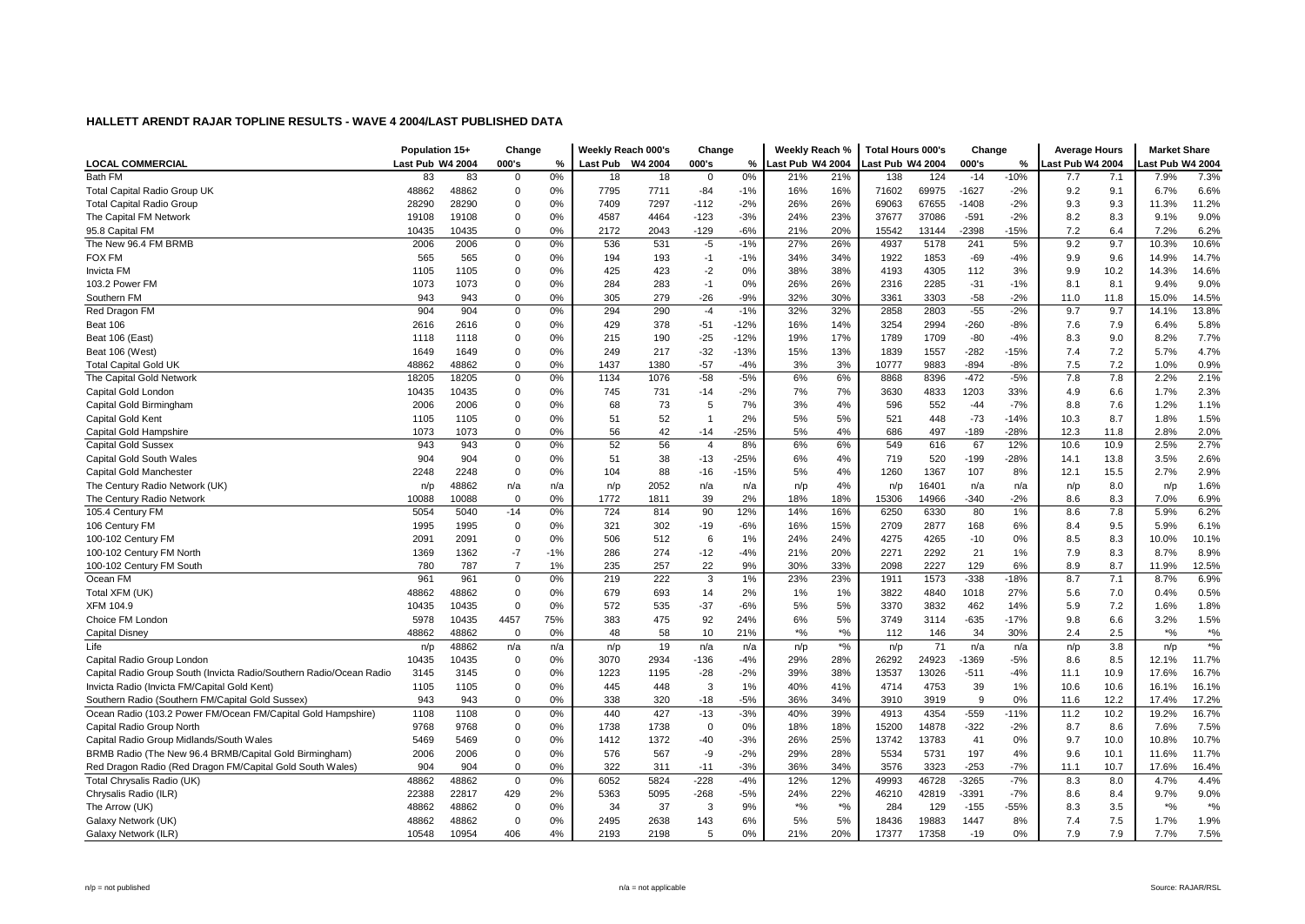|                                 | Population 15+   |       | Change      |               | Weekly Reach 000's |         | Change         |        | Weekly Reach %   |     | Total Hours 000's |       | Change  |        | <b>Average Hours</b> |      | <b>Market Share</b> |       |
|---------------------------------|------------------|-------|-------------|---------------|--------------------|---------|----------------|--------|------------------|-----|-------------------|-------|---------|--------|----------------------|------|---------------------|-------|
| <b>LOCAL COMMERCIAL</b>         | Last Pub W4 2004 |       | 000's       | $\frac{9}{6}$ | Last Pub           | W4 2004 | 000's          | %      | Last Pub W4 2004 |     | ast Pub W4 2004   |       | 000's   | %      | Last Pub W4 2004     |      | ast Pub W4 2004     |       |
| Galaxy 102                      | 2257             | 2686  | 429         | 19%           | 379                | 396     | 17             | 4%     | 17%              | 15% | 3308              | 3125  | $-183$  | $-6%$  | 8.7                  | 7.9  | 7.2%                | 5.6%  |
| <b>Galaxy 102.2</b>             | 2025             | 2002  | $-23$       | $-1%$         | 319                | 362     | 43             | 13%    | 16%              | 18% | 2357              | 3120  | 763     | 32%    | 7.4                  | 8.6  | 5.0%                | 6.6%  |
| Galaxy 105                      | 4175             | 4175  | $\Omega$    | 0%            | 952                | 911     | $-41$          | $-4%$  | 23%              | 22% | 7246              | 6892  | $-354$  | $-5%$  | 7.6                  | 7.6  | 8.2%                | 8.1%  |
| Galaxy 105-106                  | 2091             | 2091  | 0           | 0%            | 544                | 529     | $-15$          | $-3%$  | 26%              | 25% | 4466              | 4221  | $-245$  | $-5%$  | 8.2                  | 8.0  | 10.5%               | 10.0% |
| Total Heart (UK)                | 48862            | 48862 | 0           | 0%            | 2910               | 2784    | -126           | $-4%$  | 6%               | 6%  | 21037             | 19344 | -1693   | $-8%$  | 7.2                  | 6.9  | 2.0%                | 1.8%  |
| Heart FM (ILR)                  | 13865            | 13865 | 0           | 0%            | 2742               | 2551    | $-191$         | $-7%$  | 20%              | 18% | 21358             | 18788 | $-2570$ | $-12%$ | 7.8                  | 7.4  | 7.2%                | 6.4%  |
| 100.7 Heart FM                  | 3430             | 3430  | 0           | 0%            | 885                | 835     | $-50$          | $-6%$  | 26%              | 24% | 8008              | 7190  | $-818$  | $-10%$ | 9.0                  | 8.6  | 10.2%               | 9.2%  |
| <b>Heart 106.2 FM</b>           | 10435            | 10435 | $\Omega$    | 0%            | 1810               | 1621    | $-189$         | $-10%$ | 17%              | 16% | 11777             | 11243 | $-534$  | $-5%$  | 6.5                  | 6.9  | 5.4%                | 5.3%  |
| Chrysalis Radio Midlands        | 3430             | 3430  | $\Omega$    | 0%            | 1032               | 1002    | $-30$          | $-3%$  | 30%              | 29% | 10366             | 10310 | $-56$   | $-1%$  | 10.0                 | 10.3 | 13.2%               | 13.2% |
| Total LBC (UK)                  | 48862            | 48862 | 0           | 0%            | 701                | 657     | $-44$          | $-6%$  | 1%               | 1%  | 6334              | 6792  | 458     | 7%     | 9.0                  | 10.3 | 0.6%                | 0.6%  |
| <b>Total LBC</b>                | 10435            | 10435 | 0           | 0%            | 670                | 617     | $-53$          | $-8%$  | 6%               | 6%  | 6143              | 6580  | 437     | 7%     | 9.2                  | 10.7 | 2.8%                | 3.1%  |
| LBC 97.3                        | 10435            | 10435 | 0           | $0\%$         | 506                | 468     | $-38$          | $-8%$  | 5%               | 4%  | 4777              | 4551  | $-226$  | $-5%$  | 9.4                  | 9.7  | 2.2%                | 2.1%  |
| LBC News 1152                   | 10435            | 10435 | $\mathbf 0$ | 0%            | 284                | 264     | $-20$          | $-7%$  | 3%               | 3%  | 1366              | 2030  | 664     | 49%    | 4.8                  | 7.7  | 0.6%                | 1.0%  |
| Chrysalis Radio London          | 10435            | 10435 | $\Omega$    | 0%            | 2354               | 2110    | $-244$         | $-10%$ | 23%              | 20% | 17920             | 17823 | $-97$   | $-1%$  | 7.6                  | 8.4  | 8.2%                | 8.4%  |
| <b>Total CN Group</b>           | 1637             | 1637  | $\Omega$    | 0%            | 432                | 423     | -9             | $-2%$  | 26%              | 26% | 3828              | 3930  | 102     | 3%     | 8.9                  | 9.3  | 10.7%               | 11.0% |
| The Bay                         | 318              | 318   | $\mathbf 0$ | 0%            | 100                | 108     | 8              | 8%     | 31%              | 34% | 1026              | 997   | $-29$   | $-3%$  | 10.3                 | 9.3  | 14.6%               | 15.6% |
| Citybeat 96.7FM                 | 478              | 478   | 0           | 0%            | 141                | 124     | $-17$          | $-12%$ | 30%              | 26% | 1280              | 1145  | $-135$  | $-11%$ | 9.1                  | 9.2  | 12.5%               | 11.3% |
| <b>CN Midlands</b>              | 841              | 841   | 0           | 0%            | 197                | 191     | -6             | $-3%$  | 23%              | 23% | 1817              | 1793  | $-24$   | $-1%$  | 9.2                  | 9.4  | 9.5%                | 9.3%  |
| The Bear 102                    | 224              | 224   | $\Omega$    | 0%            | 57                 | 52      | -5             | $-9%$  | 26%              | 23% | 650               | 636   | $-14$   | $-2%$  | 11.4                 | 12.1 | 12.1%               | 11.5% |
| <b>CENTRE FM</b>                | 231              | 231   | $\Omega$    | 0%            | 49                 | 50      | $\overline{1}$ | 2%     | 21%              | 21% | 495               | 507   | 12      | 2%     | 10.0                 | 10.2 | 9.4%                | 9.5%  |
| <b>Kix 96</b>                   | 283              | 283   | $\mathbf 0$ | 0%            | 65                 | 62      | -3             | $-5%$  | 23%              | 22% | 388               | 363   | $-25$   | $-6%$  | 6.0                  | 5.9  | 6.3%                | 6.0%  |
| Oak 107                         | 104              | 104   | 0           | 0%            | 25                 | 27      | $\overline{2}$ | 8%     | 24%              | 26% | 283               | 288   | 5       | 2%     | 11.2                 | 10.7 | 12.5%               | 12.4% |
| Connect FM (was KCBC 107.4)     | 200              | 200   | $\Omega$    | 0%            | 39                 | 44      | 5              | 13%    | 19%              | 22% | 456               | 494   | 38      | 8%     | 11.8                 | 11.3 | 8.8%                | 9.7%  |
| CTR 105.6                       | 152              | 149   | $-3$        | $-2%$         | 14                 | 15      | $\mathbf{1}$   | 7%     | 9%               | 10% | 107               | 166   | 59      | 55%    | 7.9                  | 11.2 | 3.0%                | 4.6%  |
| Chester's Dee 106.3             | 177              | 177   | $\Omega$    | 0%            | 28                 | 29      | $\overline{1}$ | 4%     | 16%              | 17% | 216               | 200   | $-16$   | $-7%$  | 7.6                  | 6.8  | 5.7%                | 5.4%  |
| 107 The Edge                    | 301              | 295   | -6          | $-2%$         | 27                 | 20      | $-7$           | $-26%$ | 9%               | 7%  | 236               | 167   | $-69$   | $-29%$ | 8.7                  | 8.6  | 3.5%                | 2.6%  |
| EMAP Total (inc. National)      | 48862            | 48862 | $\Omega$    | 0%            | 8298               | 8454    | 156            | 2%     | 17%              | 17% | 69806             | 70966 | 1160    | 2%     | 8.4                  | 8.4  | 6.5%                | 6.7%  |
| <b>EMAP ILR Total</b>           | 20544            | 24219 | 3675        | 18%           | 6012               | 6279    | 267            | 4%     | 29%              | 26% | 53334             | 55126 | 1792    | 3%     | 8.9                  | 8.8  | 12.3%               | 10.9% |
| Big City Network (excl. London) | 10007            | 10252 | 245         | 2%            | 2937               | 2915    | $-22$          | $-1%$  | 29%              | 28% | 25068             | 24343 | $-725$  | $-3%$  | 8.5                  | 8.4  | 12.0%               | 11.6% |
| <b>Total Magic</b>              | 48862            | 48862 | $\mathbf 0$ | 0%            | 2815               | 2761    | $-54$          | $-2%$  | 6%               | 6%  | 20411             | 21869 | 1458    | 7%     | 7.3                  | 7.9  | 1.9%                | 2.1%  |
| Magic Network (ILR)             | 20538            | 20751 | 213         | 1%            | 2276               | 2348    | 72             | 3%     | 11%              | 11% | 17912             | 19438 | 1526    | 9%     | 7.9                  | 8.3  | 4.1%                | 4.6%  |
| Magic Network - North           | 10103            | 10316 | 213         | 2%            | 723                | 746     | 23             | 3%     | 7%               | 7%  | 7561              | 7609  | 48      | 1%     | 10.5                 | 10.2 | 3.6%                | 3.6%  |
| EMAP Radio - North East         | 2101             | 2094  | $-7$        | 0%            | 839                | 791     | $-48$          | $-6%$  | 40%              | 38% | 7144              | 6795  | $-349$  | $-5%$  | 8.5                  | 8.6  | 16.7%               | 16.0% |
| Big City Network - North East   | 2101             | 2094  | $-7$        | 0%            | 744                | 701     | $-43$          | -6%    | 35%              | 33% | 5371              | 4698  | $-673$  | $-13%$ | 7.2                  | 6.7  | 12.6%               | 11.1% |
| Metro Radio                     | 1373             | 1366  | $-7$        | $-1%$         | 535                | 492     | $-43$          | $-8%$  | 39%              | 36% | 3930              | 3482  | $-448$  | $-11%$ | 7.3                  | 7.1  | 15.0%               | 13.5% |
| <b>TFM</b>                      | 786              | 786   | $\mathbf 0$ | 0%            | 210                | 210     | $\mathbf 0$    | 0%     | 27%              | 27% | 1440              | 1216  | $-224$  | $-16%$ | 6.9                  | 5.8  | 8.2%                | 6.8%  |
| Magic Network - North East      | 2101             | 2094  | $-7$        | 0%            | 174                | 178     | $\overline{4}$ | 2%     | 8%               | 9%  | 1773              | 2097  | 324     | 18%    | 10.2                 | 11.8 | 4.1%                | 4.9%  |
| Magic 1152 (Newcastle)          | 1373             | 1366  | $-7$        | $-1%$         | 98                 | 109     | 11             | 11%    | 7%               | 8%  | 941               | 1149  | 208     | 22%    | 9.6                  | 10.5 | 3.6%                | 4.5%  |
| Magic 1170 (Teesside)           | 786              | 786   | 0           | 0%            | 76                 | 69      | $-7$           | $-9%$  | 10%              | 9%  | 833               | 948   | 115     | 14%    | 10.9                 | 13.7 | 4.7%                | 5.3%  |
| Metro Radio/Magic 1152          | 1373             | 1366  | $-7$        | $-1%$         | 580                | 546     | $-34$          | $-6%$  | 42%              | 40% | 4871              | 4630  | $-241$  | $-5%$  | 8.4                  | 8.5  | 18.6%               | 17.9% |
| TFM/Magic 1170                  | 786              | 786   | 0           | 0%            | 260                | 250     | $-10$          | $-4%$  | 33%              | 32% | 2273              | 2165  | $-108$  | $-5%$  | 8.7                  | 8.7  | 12.9%               | 12.1% |
| <b>EMAP Radio - North West</b>  | 4857             | 5018  | 161         | 3%            | 1516               | 1547    | 31             | 2%     | 31%              | 31% | 16086             | 16203 | 117     | 1%     | 10.6                 | 10.5 | 15.7%               | 15.6% |
| Big City Network - North West   | 4755             | 4916  | 161         | 3%            | 1378               | 1388    | 10             | 1%     | 29%              | 28% | 13432             | 13210 | $-222$  | $-2%$  | 9.7                  | 9.5  | 13.4%               | 13.0% |
| Radio City 96.7                 | 1769             | 1993  | 224         | 13%           | 504                | 524     | 20             | 4%     | 29%              | 26% | 5203              | 5213  | 10      | 0%     | 10.3                 | 9.9  | 13.5%               | 12.6% |
| Key 103 (Manchester)            | 2686             | 2686  | $\mathbf 0$ | 0%            | 550                | 547     | $-3$           | $-1%$  | 20%              | 20% | 4848              | 4487  | $-361$  | $-7%$  | 8.8                  | 8.2  | 8.7%                | 8.2%  |
| 97.4 Rock FM                    | 1273             | 1637  | 364         | 29%           | 329                | 364     | 35             | 11%    | 26%              | 22% | 3180              | 3398  | 218     | 7%     | 9.7                  | 9.3  | 12.8%               | 10.2% |
| Magic Network - North West      | 4851             | 4980  | 129         | 3%            | 254                | 286     | 32             | 13%    | 5%               | 6%  | 2654              | 2993  | 339     | 13%    | 10.5                 | 10.5 | 2.6%                | 2.9%  |
| Magic 1548 (Liverpool)          | 1769             | 1993  | 224         | 13%           | 98                 | 114     | 16             | 16%    | 6%               | 6%  | 1228              | 1455  | 227     | 18%    | 12.5                 | 12.8 | 3.2%                | 3.5%  |
| Magic 1152 (Manchester)         | 2686             | 2686  | $\mathbf 0$ | 0%            | 131                | 105     | $-26$          | $-20%$ | 5%               | 4%  | 1212              | 934   | $-278$  | $-23%$ | 9.3                  | 8.9  | 2.2%                | 1.7%  |
| Magic 999 (Preston)             | 1082             | 1082  | $\Omega$    | 0%            | 43                 | 50      | $\overline{7}$ | 16%    | 4%               | 5%  | 284               | 409   | 125     | 44%    | 6.6                  | 8.2  | 1.3%                | 1.9%  |
|                                 |                  |       |             |               |                    |         |                |        |                  |     |                   |       |         |        |                      |      |                     |       |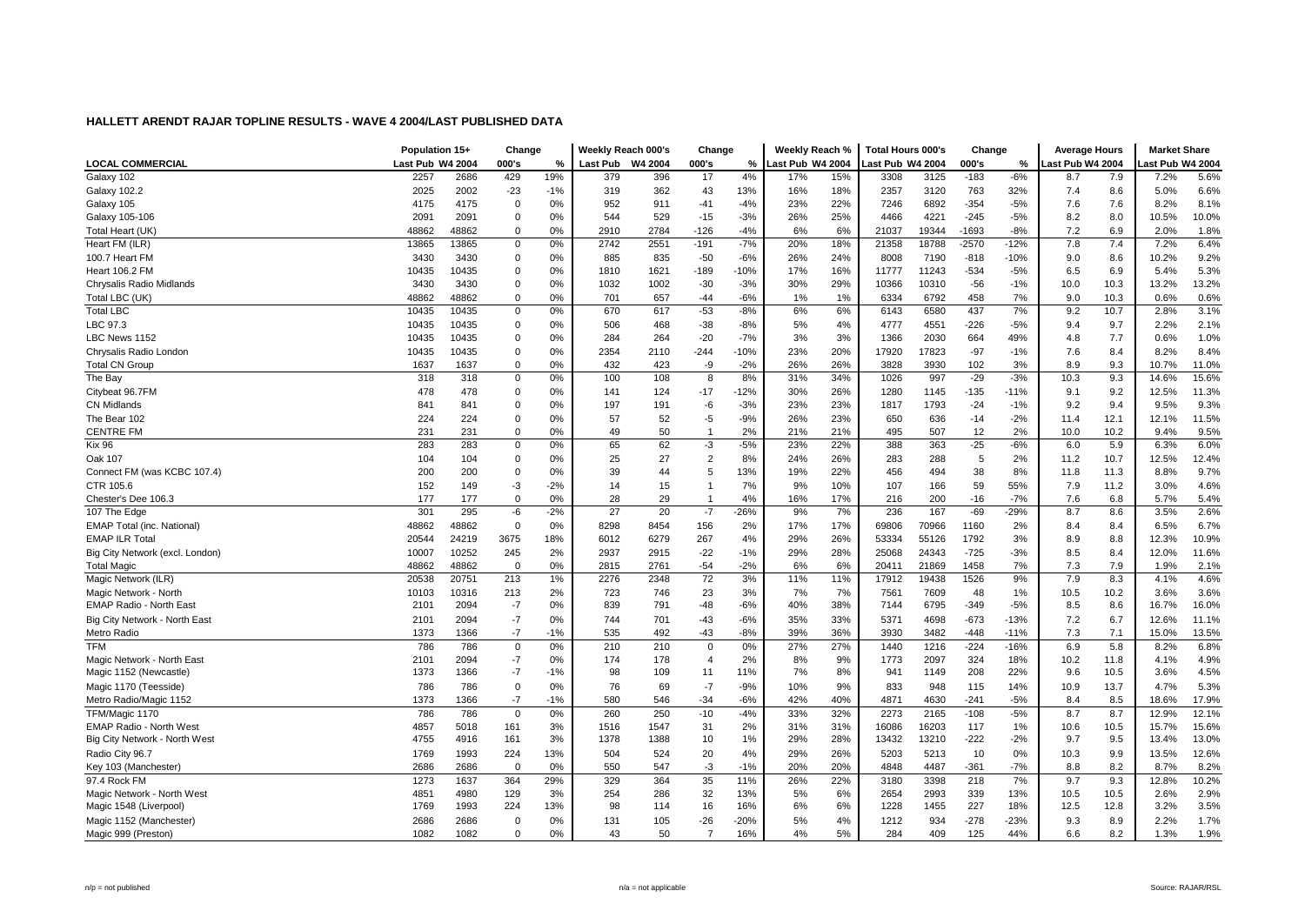|                                                 | Population 15+   |       | Change         |       | Weekly Reach 000's |         | Change         |        | Weekly Reach %   |     | Total Hours 000's |       | Change         |        | <b>Average Hours</b> |      | <b>Market Share</b> |       |
|-------------------------------------------------|------------------|-------|----------------|-------|--------------------|---------|----------------|--------|------------------|-----|-------------------|-------|----------------|--------|----------------------|------|---------------------|-------|
| <b>LOCAL COMMERCIAL</b>                         | Last Pub W4 2004 |       | 000's          | %     | Last Pub           | W4 2004 | 000's          | %      | Last Pub W4 2004 |     | Last Pub W4 2004  |       | 000's          | %      | Last Pub W4 2004     |      | ast Pub W4 2004     |       |
| Key 103/Magic 1152 (Manchester)                 | 2686             | 2686  | $\mathbf 0$    | 0%    | 636                | 624     | $-12$          | $-2%$  | 24%              | 23% | 6060              | 5421  | $-639$         | $-11%$ | 9.5                  | 8.7  | 10.8%               | 9.9%  |
| Radio City 96.7/Magic 1548                      | 1769             | 1993  | 224            | 13%   | 546                | 571     | 25             | 5%     | 31%              | 29% | 6430              | 6668  | 238            | 4%     | 11.8                 | 11.7 | 16.7%               | 16.1% |
| 97.4 Rock FM/Magic 999                          | 1375             | 1739  | 364            | 26%   | 354                | 396     | 42             | 12%    | 26%              | 23% | 3464              | 3807  | 343            | 10%    | 9.8                  | 9.6  | 12.7%               | 10.7% |
| <b>EMAP Radio - Yorkshire</b>                   | 3151             | 3241  | 90             | 3%    | 981                | 990     | 9              | 1%     | 31%              | 31% | 9400              | 8954  | $-446$         | $-5%$  | 9.6                  | 9.0  | 14.1%               | 13.5% |
| Big City Network - Yorkshire                    | 3151             | 3241  | 90             | 3%    | 815                | 825     | 10             | 1%     | 26%              | 25% | 6266              | 6435  | 169            | 3%     | 7.7                  | 7.8  | 9.4%                | 9.7%  |
| 96.3 Radio Aire                                 | 937              | 937   | $\mathbf 0$    | 0%    | 193                | 196     | 3              | 2%     | 21%              | 21% | 1036              | 951   | $-85$          | $-8%$  | 5.4                  | 4.8  | 5.8%                | 5.7%  |
| Hallam FM                                       | 1265             | 1265  | 0              | 0%    | 399                | 400     | $\overline{1}$ | 0%     | 32%              | 32% | 3178              | 3300  | 122            | 4%     | 8.0                  | 8.3  | 11.8%               | 12.6% |
| 96.9 Viking FM                                  | 1114             | 1231  | 117            | 11%   | 228                | 236     | 8              | 4%     | 20%              | 19% | 2051              | 2185  | 134            | 7%     | 9.0                  | 9.3  | 8.1%                | 8.0%  |
| Magic Network - Yorkshire                       | 3151             | 3241  | 90             | 3%    | 294                | 282     | $-12$          | $-4%$  | 9%               | 9%  | 3134              | 2518  | $-616$         | $-20%$ | 10.6                 | 8.9  | 4.7%                | 3.8%  |
| Magic 828 (Leeds)                               | 937              | 937   | 0              | 0%    | 144                | 134     | $-10$          | $-7%$  | 15%              | 14% | 1581              | 1264  | $-317$         | $-20%$ | 11.0                 | 9.4  | 8.9%                | 7.5%  |
| Magic AM (Sheffield)                            | 1265             | 1265  | 0              | 0%    | 76                 | 82      | 6              | 8%     | 6%               | 6%  | 637               | 623   | $-14$          | $-2%$  | 8.4                  | 7.6  | 2.4%                | 2.4%  |
| Magic 1161 (Hull)                               | 1114             | 1231  | 117            | 11%   | 82                 | 75      | $-7$           | $-9%$  | 7%               | 6%  | 984               | 715   | $-269$         | $-27%$ | 12.0                 | 9.6  | 3.9%                | 2.6%  |
| 96.3 Radio Aire/Magic 828                       | 937              | 937   | 0              | 0%    | 278                | 281     | 3              | 1%     | 30%              | 30% | 2618              | 2215  | $-403$         | $-15%$ | 9.4                  | 7.9  | 14.8%               | 13.2% |
| Hallam FM/Magic AM                              | 1265             | 1265  | 0              | 0%    | 434                | 441     | $\overline{7}$ | 2%     | 34%              | 35% | 3815              | 3922  | 107            | 3%     | 8.8                  | 8.9  | 14.2%               | 15.0% |
| 96.9 Viking FM/Magic 1161                       | 1114             | 1231  | 117            | 11%   | 281                | 283     | $\overline{2}$ | 1%     | 25%              | 23% | 3035              | 2900  | $-135$         | $-4%$  | 10.8                 | 10.3 | 11.9%               | 10.6% |
| <b>Total Kerrang!</b>                           | 48862            | 48862 | 0              | 0%    | 1017               | 1129    | 112            | 11%    | 2%               | 2%  | 4846              | 5400  | 554            | 11%    | 4.8                  | 4.8  | 0.5%                | 0.5%  |
| Kerrang! 105.2                                  | 3430             | 3438  | 8              | 0%    | 256                | 299     | 43             | 17%    | 7%               | 9%  | 2080              | 2138  | 58             | 3%     | 8.1                  | 7.1  | 2.7%                | 2.6%  |
| EMAP Radio London (Magic 105.4/Kiss 100)        | 10435            | 10435 | 0              | 0%    | 2688               | 2661    | $-27$          | $-1%$  | 26%              | 26% | 20286             | 21310 | 1024           | 5%     | 7.5                  | 8.0  | 9.3%                | 10.0% |
| Kiss 100 FM                                     | 10435            | 10435 | $\mathbf 0$    | 0%    | 1527               | 1488    | $-39$          | $-3%$  | 15%              | 14% | 9814              | 8380  | $-1434$        | $-15%$ | 6.4                  | 5.6  | 4.5%                | 3.9%  |
| Magic 105.4                                     | 10435            | 10435 | $\mathbf 0$    | 0%    | 1581               | 1593    | 12             | 1%     | 15%              | 15% | 10471             | 12930 | 2459           | 23%    | 6.6                  | 8.1  | 4.8%                | 6.1%  |
| <b>Total Kiss</b>                               | 48862            | 48862 | $\mathsf 0$    | 0%    | 2555               | 2377    | $-178$         | $-7%$  | 5%               | 5%  | 13691             | 11581 | $-2110$        | $-15%$ | 5.4                  | 4.9  | 1.3%                | 1.1%  |
| <b>Total GMG Radio</b>                          | 48862            | 48862 | 0              | 0%    | 2988               | 2825    | $-163$         | $-5%$  | 6%               | 6%  | 22613             | 24515 | 1902           | 8%     | 7.6                  | 8.7  | 2.1%                | 2.3%  |
| <b>Total Real Network</b>                       | 7080             | 7080  | 0              | 0%    | 1396               | 1436    | 40             | 3%     | 20%              | 20% | 14649             | 15315 | 666            | 5%     | 10.5                 | 10.7 | 10.1%               | 10.8% |
| Real Radio (Scotland)                           | 2616             | 2616  | 0              | 0%    | 654                | 649     | $-5$           | $-1%$  | 25%              | 25% | 7264              | 7648  | 384            | 5%     | 11.1                 | 11.8 | 14.2%               | 14.7% |
| Real Radio (Wales)                              | 1620             | 1620  | 0              | 0%    | 355                | 383     | 28             | 8%     | 22%              | 24% | 3855              | 4153  | 298            | 8%     | 10.9                 | 10.9 | 10.7%               | 11.6% |
| Real Radio (Yorkshire)                          | 2843             | 2843  | 0              | 0%    | 387                | 405     | 18             | 5%     | 14%              | 14% | 3531              | 3514  | $-17$          | 0%     | 9.1                  | 8.7  | 6.2%                | 6.4%  |
| Total Jazz/Smooth Network (UK)                  | 48862            | 48862 | $\mathbf 0$    | 0%    | 1578               | 1412    | $-166$         | $-11%$ | 3%               | 3%  | 8499              | 8477  | $-22$          | 0%     | 5.4                  | 6.0  | 0.8%                | 0.8%  |
| Jazz FM (London)/Smooth FM (North West)         | 15753            | 15753 | $\mathbf 0$    | 0%    | 1251               | 1079    | $-172$         | $-14%$ | 8%               | 7%  | 7371              | 6848  | $-523$         | $-7%$  | 5.9                  | 6.3  | 2.2%                | 2.1%  |
| Jazz FM (London)                                | 10435            | 10435 | 0              | 0%    | 845                | 641     | $-204$         | $-24%$ | 8%               | 6%  | 4700              | 3711  | $-989$         | $-21%$ | 5.6                  | 5.8  | 2.2%                | 1.7%  |
| Smooth FM (North West)                          | 5318             | 5318  | 0              | 0%    | 329                | 437     | 108            | 33%    | 6%               | 8%  | 2274              | 3137  | 863            | 38%    | 6.9                  | 7.2  | 2.0%                | 2.9%  |
| <b>GWR Local Group Total</b>                    | 14851            | 14848 | $-3$           | 0%    | 4803               | 4710    | $-93$          | $-2%$  | 32%              | 32% | 51164             | 48955 | $-2209$        | $-4%$  | 10.7                 | 10.4 | 15.2%               | 14.6% |
| The Mix - GWR's Local FM Services Total         | 14605            | 14602 | $-3$           | 0%    | 4402               | 4304    | $-98$          | $-2%$  | 30%              | 29% | 44382             | 42239 | $-2143$        | $-5%$  | 10.1                 | 9.8  | 13.4%               | 12.9% |
| Classic Gold Network (Total UK)                 | 48862            | 48862 | $\mathbf 0$    | 0%    | 892                | 862     | $-30$          | $-3%$  | 2%               | 2%  | 8464              | 8276  | $-188$         | $-2%$  | 9.5                  | 9.6  | 0.8%                | 0.8%  |
| <b>Classic Gold Network</b>                     | 12529            | 12517 | $-12$          | 0%    | 662                | 641     | $-21$          | $-3%$  | 5%               | 5%  | 6782              | 6715  | $-67$          | $-1%$  | 10.2                 | 10.5 | 2.4%                | 2.4%  |
| <b>GWR Anglia Region</b>                        | 3278             | 3274  | $-4$           | 0%    | 1064               | 1053    | $-11$          | $-1%$  | 32%              | 32% | 10608             | 10435 | $-173$         | $-2%$  | 10.0                 | 9.9  | 13.9%               | 13.9% |
| Q103                                            | 355              | 362   | $\overline{7}$ | 2%    | 94                 | 93      | $-1$           | $-1%$  | 27%              | 26% | 680               | 654   | $-26$          | $-4%$  | 7.2                  | 7.0  | 8.5%                | 7.6%  |
| 102.7 Hereward FM                               | 367              | 367   | 0              | 0%    | 111                | 119     | 8              | 7%     | 30%              | 32% | 1105              | 1181  | 76             | 7%     | 10.0                 | 9.9  | 13.6%               | 15.9% |
| Classic Gold 1332                               | 536              | 536   | 0              | 0%    | 41                 | 45      | $\overline{4}$ | 10%    | 8%               | 8%  | 362               | 392   | 30             | 8%     | 8.8                  | 8.7  | 3.0%                | 3.3%  |
| FM 103 Horizon                                  | 219              | 219   | 0              | 0%    | 76                 | 77      | $\overline{1}$ | 1%     | 35%              | 35% | 882               | 884   | $\overline{2}$ | 0%     | 11.7                 | 11.4 | 16.8%               | 16.7% |
| 96.9 Chiltern FM/Classic Gold (Bedford)         | 583              | 583   | $\mathbf 0$    | 0%    | 125                | 112     | $-13$          | $-10%$ | 21%              | 19% | 977               | 829   | $-148$         | $-15%$ | 7.8                  | 7.4  | 7.6%                | 6.7%  |
| 96.9 Chiltern FM (Bedford)                      | 332              | 325   | $-7$           | $-2%$ | 107                | 96      | $-11$          | $-10%$ | 32%              | 30% | 803               | 677   | $-126$         | $-16%$ | 7.5                  | 7.0  | 11.2%               | 10.1% |
| Classic Gold 792 (Bedford)                      | 583              | 583   | $\mathbf 0$    | 0%    | 25                 | 22      | $-3$           | $-12%$ | 4%               | 4%  | 174               | 153   | $-21$          | $-12%$ | 7.1                  | 7.1  | 1.4%                | 1.2%  |
| 97.6 Chiltern FM/Classic Gold (Dunstable/Luton) | 982              | 978   | $-4$           | 0%    | 231                | 218     | $-13$          | $-6%$  | 23%              | 22% | 2338              | 1669  | $-669$         | $-29%$ | 10.1                 | 7.7  | 10.4%               | 7.7%  |
| 97.6 Chiltern FM (Dunstable/Luton)              | 675              | 675   | 0              | 0%    | 196                | 183     | $-13$          | $-7%$  | 29%              | 27% | 1997              | 1387  | $-610$         | $-31%$ | 10.2                 | 7.6  | 13.3%               | 9.7%  |
| Classic Gold 828 (Dunstable/Luton)              | 982              | 978   | $-4$           | 0%    | 49                 | 41      | -8             | $-16%$ | 5%               | 4%  | 342               | 282   | $-60$          | $-18%$ | 7.0                  | 6.8  | 1.5%                | 1.3%  |
| <b>Total East Anglian Radio</b>                 | 1198             | 1198  | 0              | 0%    | 450                | 452     | $\overline{2}$ | 0%     | 38%              | 38% | 4590              | 4996  | 406            | 9%     | 10.2                 | 11.1 | 15.6%               | 16.9% |
| East Anglian Radio FM - Total                   | 1198             | 1198  | 0              | 0%    | 421                | 418     | -3             | $-1%$  | 35%              | 35% | 3945              | 4321  | 376            | 10%    | 9.4                  | 10.3 | 13.4%               | 14.6% |
| Broadland 102                                   | 607              | 607   | 0              | 0%    | 220                | 222     | $\overline{2}$ | 1%     | 36%              | 37% | 2261              | 2536  | 275            | 12%    | 10.3                 | 11.4 | 14.8%               | 16.5% |
| <b>SGR FM Total</b>                             | 610              | 610   | $\Omega$       | 0%    | 201                | 197     | $-4$           | $-2%$  | 33%              | 32% | 1684              | 1785  | 101            | 6%     | 8.4                  | 9.0  | 11.4%               | 12.1% |
| <b>SGR FM</b>                                   | 501              | 501   | $\Omega$       | 0%    | 144                | 148     | $\Delta$       | 3%     | 29%              | 29% | 1265              | 1412  | 147            | 12%    | 8.8                  | 9.6  | 10.4%               | 11.7% |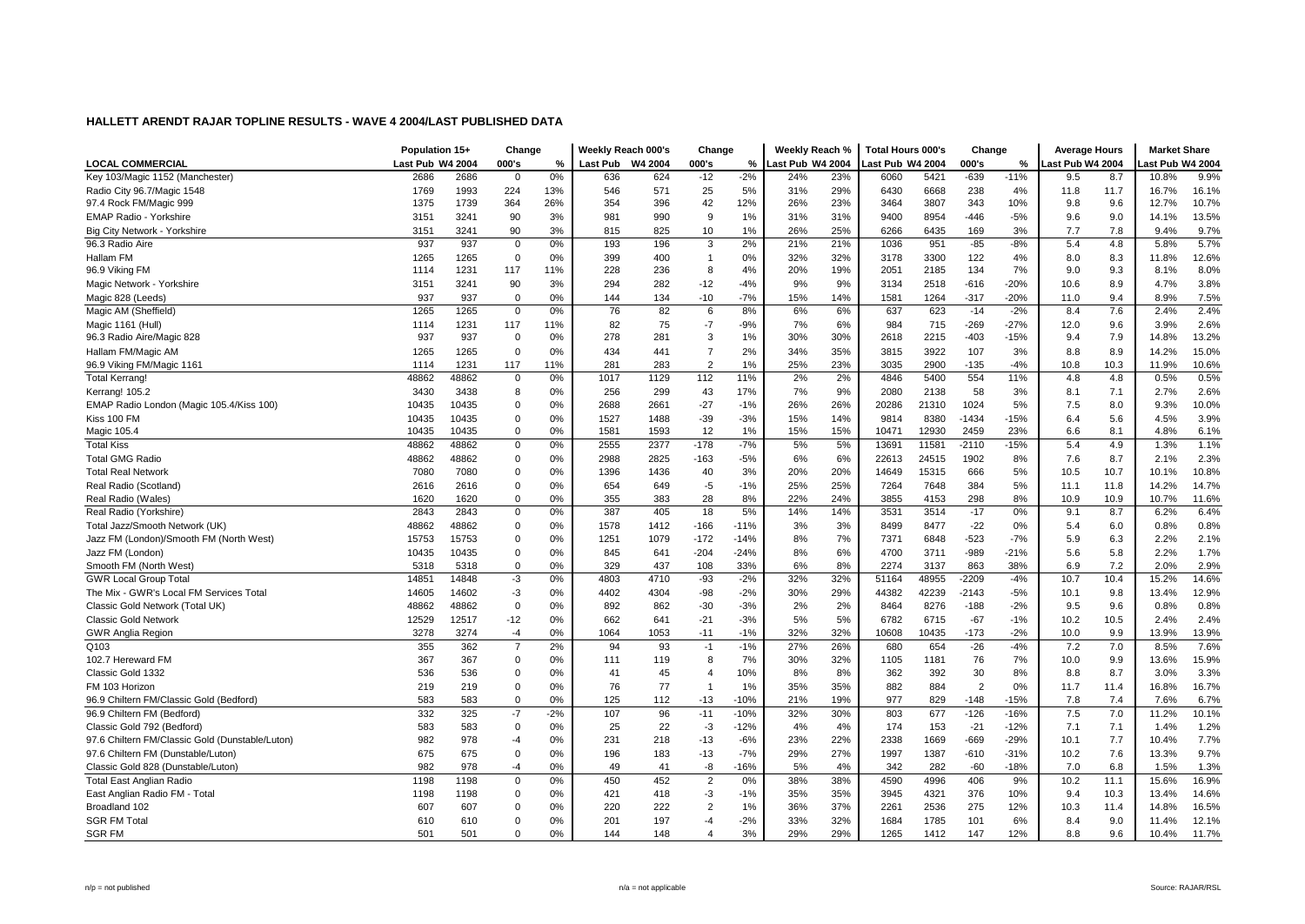|                                                    | Population 15+   |      | Change         |       | Weekly Reach 000's |                | Change         |        | Weekly Reach %   |     | Total Hours 000's |       | Change |        | <b>Average Hours</b> |      | <b>Market Share</b> |       |
|----------------------------------------------------|------------------|------|----------------|-------|--------------------|----------------|----------------|--------|------------------|-----|-------------------|-------|--------|--------|----------------------|------|---------------------|-------|
| <b>LOCAL COMMERCIAL</b>                            | Last Pub W4 2004 |      | 000's          | %     | Last Pub           | <b>W4 2004</b> | 000's          | %      | Last Pub W4 2004 |     | ast Pub W4 2004   |       | 000's  | %      | Last Pub W4 2004     |      | ast Pub W4 2004     |       |
| <b>SGR Colchester</b>                              | 156              | 156  | $\Omega$       | 0%    | 55                 | 55             | $\Omega$       | 0%     | 35%              | 35% | 499               | 436   | $-63$  | $-13%$ | 9.1                  | 7.9  | 13.5%               | 11.7% |
| Classic Gold Amber (Total)                         | 1089             | 1089 | 0              | 0%    | 67                 | 76             | 9              | 13%    | 6%               | 7%  | 639               | 672   | 33     | 5%     | 9.5                  | 8.8  | 2.4%                | 2.5%  |
| <b>GWR Meridian Region</b>                         | 1266             | 1263 | $-3$           | 0%    | 432                | 414            | $-18$          | $-4%$  | 34%              | 33% | 3908              | 3721  | $-187$ | $-5%$  | 9.0                  | 9.0  | 14.0%               | 13.1% |
| 2-TEN FM / Classic Gold 1431/1485                  | 690              | 688  | $-2$           | 0%    | 256                | 255            | $-1$           | 0%     | 37%              | 37% | 2207              | 1987  | $-220$ | $-10%$ | 8.6                  | 7.8  | 15.0%               | 13.3% |
| 2-TEN FM                                           | 690              | 688  | $-2$           | 0%    | 235                | 246            | 11             | 5%     | 34%              | 36% | 1875              | 1800  | $-75$  | $-4%$  | 8.0                  | 7.3  | 12.7%               | 12.1% |
| Classic Gold 1431/1485                             | 690              | 688  | $-2$           | 0%    | 34                 | 18             | $-16$          | $-47%$ | 5%               | 3%  | 332               | 187   | $-145$ | $-44%$ | 9.7                  | 10.6 | 2.3%                | 1.3%  |
| 2CR FM / Classic Gold 828                          | 576              | 576  | 0              | 0%    | 176                | 160            | $-16$          | $-9%$  | 31%              | 28% | 1701              | 1734  | 33     | 2%     | 9.6                  | 10.9 | 12.9%               | 12.8% |
| 2CR FM                                             | 576              | 576  | $\Omega$       | 0%    | 160                | 134            | $-26$          | $-16%$ | 28%              | 23% | 1342              | 1238  | $-104$ | $-8%$  | 8.4                  | 9.2  | 10.1%               | 9.1%  |
| Classic Gold 828                                   | 576              | 576  | 0              | 0%    | 29                 | 32             | 3              | 10%    | 5%               | 6%  | 359               | 497   | 138    | 38%    | 12.2                 | 15.4 | 2.7%                | 3.7%  |
| <b>GWR London Region</b>                           | 1832             | 1832 | $\mathbf 0$    | 0%    | 506                | 476            | $-30$          | $-6%$  | 28%              | 26% | 6292              | 5715  | $-577$ | $-9%$  | 12.4                 | 12.0 | 15.1%               | 13.5% |
| Essex FM (inc. Ten-17 101.7FM)/Classic Gold Breeze | 1144             | 1144 | $\mathbf 0$    | 0%    | 384                | 352            | $-32$          | $-8%$  | 34%              | 31% | 5281              | 4841  | $-440$ | $-8%$  | 13.7                 | 13.7 | 19.8%               | 18.0% |
| Essex FM (inc. Ten-17 101.7FM)                     | 1144             | 1144 | $\Omega$       | 0%    | 354                | 324            | $-30$          | $-8%$  | 31%              | 28% | 4533              | 3978  | $-555$ | $-12%$ | 12.8                 | 12.3 | 17.0%               | 14.8% |
| <b>Classic Gold Breeze</b>                         | 1144             | 1144 | $\mathbf 0$    | 0%    | 42                 | 43             | $\overline{1}$ | 2%     | 4%               | 4%  | 749               | 863   | 114    | 15%    | 17.7                 | 20.1 | 2.8%                | 3.2%  |
| Mercury FM (Surrey & Sussex)/Classic Gold 1521     | 373              | 373  | $\mathbf 0$    | 0%    | 84                 | 88             | $\overline{4}$ | 5%     | 22%              | 23% | 801               | 682   | $-119$ | $-15%$ | 9.6                  | 7.8  | 9.7%                | 8.1%  |
| Mercury FM (Surrey & Sussex)                       | 373              | 373  | $\Omega$       | 0%    | 81                 | 83             | $\overline{2}$ | 2%     | 22%              | 22% | 731               | 659   | $-72$  | $-10%$ | 9.0                  | 7.9  | 8.8%                | 7.9%  |
| Classic Gold 1521                                  | 373              | 373  | $\mathbf 0$    | 0%    | 5                  | $\overline{4}$ | $-1$           | $-20%$ | 1%               | 1%  | 71                | 22    | $-49$  | $-69%$ | 13.7                 | 5.0  | 0.9%                | 0.3%  |
| Mercury FM (Herts)                                 | 315              | 315  | 0              | 0%    | 38                 | 36             | $-2$           | $-5%$  | 12%              | 12% | 210               | 192   | $-18$  | $-9%$  | 5.5                  | 5.3  | 3.1%                | 2.7%  |
| <b>GWR Central Region</b>                          | 5199             | 5199 | $\mathbf 0$    | 0%    | 1601               | 1563           | $-38$          | $-2%$  | 31%              | 30% | 16196             | 15974 | $-222$ | $-1%$  | 10.1                 | 10.2 | 14.1%               | 13.9% |
| 105.4 Leicester Sound FM                           | 607              | 607  | $\Omega$       | 0%    | 180                | 165            | $-15$          | $-8%$  | 30%              | 27% | 2054              | 1531  | $-523$ | $-25%$ | 11.4                 | 9.3  | 14.4%               | 10.7% |
| 96 Trent FM / Classic Gold GEM (Notts.)            | 1059             | 1059 | 0              | 0%    | 347                | 352            | 5              | 1%     | 33%              | 33% | 3616              | 4222  | 606    | 17%    | 10.4                 | 12.0 | 15.2%               | 17.3% |
| 96 Trent FM                                        | 1059             | 1059 | 0              | 0%    | 313                | 321            | 8              | 3%     | 30%              | 30% | 3199              | 3663  | 464    | 15%    | 10.2                 | 11.4 | 13.5%               | 15.0% |
| Classic Gold GEM (Notts.)                          | 1059             | 1059 | $\mathbf 0$    | 0%    | 52                 | 53             | -1             | 2%     | 5%               | 5%  | 417               | 559   | 142    | 34%    | 8.0                  | 10.5 | 1.8%                | 2.3%  |
| RAM FM / Classic Gold GEM (Derby)                  | 565              | 565  | $\mathbf 0$    | 0%    | 162                | 163            | $\mathbf{1}$   | 1%     | 29%              | 29% | 1433              | 1783  | 350    | 24%    | 8.9                  | 10.9 | 10.8%               | 12.7% |
| <b>RAM FM</b>                                      | 565              | 565  | $\mathbf 0$    | 0%    | 141                | 144            | 3              | 2%     | 25%              | 25% | 1151              | 1427  | 276    | 24%    | 8.2                  | 9.9  | 8.7%                | 10.1% |
| Classic Gold GEM (Derby)                           | 565              | 565  | $\mathbf 0$    | 0%    | 30                 | 32             | $\overline{2}$ | 7%     | 5%               | 6%  | 282               | 356   | 74     | 26%    | 9.4                  | 11.3 | 2.1%                | 2.5%  |
| <b>Total Beacon Radio</b>                          | 1279             | 1279 | $\mathbf 0$    | 0%    | 308                | 304            | $-4$           | $-1%$  | 24%              | 24% | 2963              | 2909  | $-54$  | $-2%$  | 9.6                  | 9.6  | 11.2%               | 11.3% |
| Beacon FM                                          | 1279             | 1279 | $\Omega$       | 0%    | 272                | 269            | -3             | $-1%$  | 21%              | 21% | 2490              | 2487  | -3     | 0%     | 9.1                  | 9.2  | 9.4%                | 9.7%  |
| Classic Gold WABC                                  | 1279             | 1279 | $\mathbf 0$    | 0%    | 48                 | 45             | -3             | $-6%$  | 4%               | 3%  | 473               | 422   | $-51$  | $-11%$ | 9.9                  | 9.5  | 1.8%                | 1.6%  |
| Mercia FM / Classic Gold 1359                      | 647              | 647  | 0              | 0%    | 201                | 206            | 5              | 2%     | 31%              | 32% | 1799              | 1638  | $-161$ | $-9%$  | 8.9                  | 8.0  | 12.1%               | 11.7% |
| Mercia FM                                          | 647              | 647  | $\mathbf 0$    | 0%    | 185                | 187            | $\overline{2}$ | 1%     | 29%              | 29% | 1482              | 1349  | $-133$ | $-9%$  | 8.0                  | 7.2  | 10.0%               | 9.6%  |
| Classic Gold 1359                                  | 647              | 647  | $\mathbf 0$    | 0%    | 29                 | 30             | $\overline{1}$ | 3%     | 5%               | 5%  | 317               | 289   | $-28$  | $-9%$  | 10.9                 | 9.5  | 2.1%                | 2.1%  |
| <b>Total Northants Radio</b>                       | 484              | 484  | $\mathbf 0$    | 0%    | 191                | 173            | $-18$          | $-9%$  | 39%              | 36% | 1932              | 1868  | $-64$  | $-3%$  | 10.1                 | 10.8 | 17.1%               | 16.5% |
| Northants 96                                       | 484              | 484  | $\mathbf 0$    | 0%    | 173                | 154            | $-19$          | $-11%$ | 36%              | 32% | 1739              | 1692  | $-47$  | $-3%$  | 10.0                 | 11.0 | 15.3%               | 15.0% |
| Classic Gold 1557                                  | 484              | 484  | $\Omega$       | 0%    | 24                 | 26             | $\overline{2}$ | 8%     | 5%               | 5%  | 193               | 176   | $-17$  | $-9%$  | 8.2                  | 6.6  | 1.7%                | 1.6%  |
| Wyvern FM                                          | 472              | 472  | $\mathbf 0$    | 0%    | 124                | 124            | $\Omega$       | 0%     | 26%              | 26% | 1268              | 1041  | $-227$ | $-18%$ | 10.2                 | 8.4  | 13.5%               | 10.4% |
| <b>Total Severn Sound</b>                          | 371              | 371  | $\mathbf 0$    | 0%    | 109                | 97             | $-12$          | $-11%$ | 29%              | 26% | 1184              | 1083  | $-101$ | $-9%$  | 10.8                 | 11.2 | 15.4%               | 14.0% |
| 102.4 Severn Sound FM                              | 371              | 371  | 0              | 0%    | 95                 | 84             | $-11$          | $-12%$ | 26%              | 23% | 919               | 809   | $-110$ | $-12%$ | 9.6                  | 9.7  | 11.9%               | 10.4% |
| Classic Gold 774                                   | 371              | 371  | 0              | 0%    | 22                 | 19             | -3             | $-14%$ | 6%               | 5%  | 266               | 274   | 8      | 3%     | 11.9                 | 14.4 | 3.5%                | 3.5%  |
| <b>GWR North West Region</b>                       | 953              | 957  | $\overline{4}$ | 0%    | 215                | 241            | 26             | 12%    | 23%              | 25% | 1968              | 2346  | 378    | 19%    | 9.2                  | 9.7  | 9.4%                | 12.0% |
| MFM 103.4/Classic Gold Marcher                     | 363              | 357  | -6             | $-2%$ | 89                 | 90             | $\overline{1}$ | 1%     | 24%              | 25% | 913               | 1087  | 174    | 19%    | 10.3                 | 12.1 | 11.7%               | 15.0% |
| MFM 103.4                                          | 363              | 357  | -6             | $-2%$ | 68                 | 74             | 6              | 9%     | 19%              | 21% | 678               | 890   | 212    | 31%    | 9.9                  | 12.0 | 8.7%                | 12.2% |
| Classic Gold Marcher                               | 363              | 357  | -6             | $-2%$ | 25                 | 22             | -3             | $-12%$ | 7%               | 6%  | 235               | 197   | $-38$  | $-16%$ | 9.5                  | 8.8  | 3.0%                | 2.7%  |
| The Buzz 97.1 FM                                   | 403              | 403  | $\mathbf 0$    | 0%    | 55                 | 55             | $\Omega$       | 0%     | 14%              | 14% | 385               | 323   | $-62$  | $-16%$ | 7.0                  | 5.9  | 4.4%                | 4.1%  |
| Coast FM 96.3                                      | 231              | 231  | $\mathbf 0$    | 0%    | 59                 | 61             | $\overline{2}$ | 3%     | 25%              | 26% | 689               | 565   | $-124$ | $-18%$ | 11.7                 | 9.2  | 12.8%               | 11.2% |
| Champion 103 FM                                    | 117              | 117  | $\Omega$       | 0%    | 33                 | 36             | 3              | 9%     | 29%              | 30% | 336               | 411   | 75     | 22%    | 10.0                 | 11.5 | 12.0%               | 16.1% |
| <b>GWR Westcountry Region</b>                      | 1283             | 1283 | $\mathbf 0$    | 0%    | 539                | 541            | $\overline{2}$ | 0%     | 42%              | 42% | 6570              | 6214  | $-356$ | $-5%$  | 12.2                 | 11.5 | 20.0%               | 18.8% |
| Orchard FM                                         | 327              | 327  | $\mathbf 0$    | 0%    | 137                | 134            | -3             | $-2%$  | 42%              | 41% | 1393              | 1286  | $-107$ | $-8%$  | 10.2                 | 9.6  | 15.7%               | 14.0% |
| <b>Total Gemini Radio</b>                          | 491              | 491  | $\mathbf 0$    | 0%    | 218                | 215            | -3             | $-1%$  | 44%              | 44% | 2563              | 2232  | $-331$ | $-13%$ | 11.8                 | 10.4 | 21.4%               | 18.6% |
| Gemini FM                                          | 491              | 491  | 0              | 0%    | 199                | 190            | -9             | $-5%$  | 40%              | 39% | 2184              | 1932  | $-252$ | $-12%$ | 11.0                 | 10.1 | 18.2%               | 16.1% |
| Classic Gold 666/954                               | 491              | 491  | $\Omega$       | 0%    | 41                 | 40             | $-1$           | $-2%$  | 8%               | 8%  | 379               | 300   | $-79$  | $-21%$ | 9.2                  | 7.4  | 3.2%                | 2.5%  |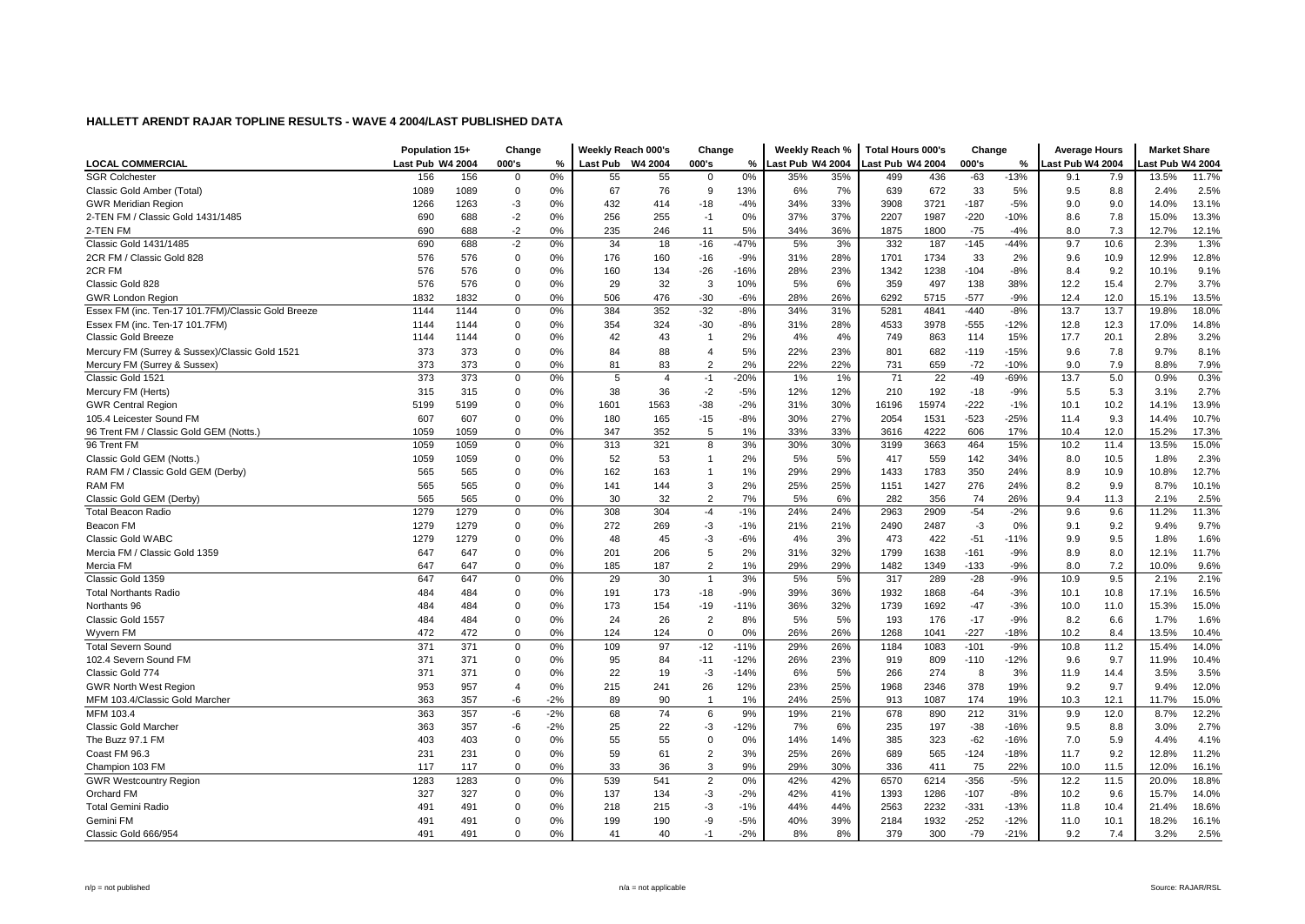|                                                                 | Population 15+   |      | Change         |     | Weekly Reach 000's |         | Change         |        | Weekly Reach %   |     | <b>Total Hours 000's</b> |      | Change         |        | <b>Average Hours</b> |      | <b>Market Share</b> |       |
|-----------------------------------------------------------------|------------------|------|----------------|-----|--------------------|---------|----------------|--------|------------------|-----|--------------------------|------|----------------|--------|----------------------|------|---------------------|-------|
| <b>LOCAL COMMERCIAL</b>                                         | Last Pub W4 2004 |      | 000's          | %   | <b>Last Pub</b>    | W4 2004 | 000's          | %      | Last Pub W4 2004 |     | Last Pub W4 2004         |      | 000's          | %      | ast Pub W4 2004      |      | ast Pub W4 2004     |       |
| <b>Total Plymouth Sound</b>                                     | 360              | 360  | $\mathbf 0$    | 0%  | 142                | 150     | 8              | 6%     | 39%              | 42% | 1940                     | 1962 | 22             | 1%     | 13.7                 | 13.1 | 20.5%               | 21.4% |
| 97 FM Plymouth Sound                                            | 322              | 322  | $\mathbf 0$    | 0%  | 117                | 119     | $\overline{2}$ | 2%     | 36%              | 37% | 1345                     | 1333 | $-12$          | $-1%$  | 11.5                 | 11.2 | 15.9%               | 16.2% |
| Classic Gold Plymouth 1152                                      | 322              | 322  | $\mathbf 0$    | 0%  | 18                 | 22      | $\overline{4}$ | 22%    | 6%               | 7%  | 344                      | 366  | 22             | 6%     | 18.9                 | 16.3 | 4.1%                | 4.5%  |
| South Hams Radio                                                | 68               | 68   | 0              | 0%  | 18                 | 20      | $\overline{2}$ | 11%    | 27%              | 30% | 246                      | 251  | 5              | 2%     | 13.5                 | 12.6 | 14.4%               | 14.6% |
| Lantern FM 96.2 and 97.3                                        | 130              | 130  | $\mathbf 0$    | 0%  | 46                 | 46      | $\mathbf 0$    | 0%     | 35%              | 35% | 617                      | 680  | 63             | 10%    | 13.5                 | 14.9 | 19.6%               | 21.0% |
| <b>GWR West Region</b>                                          | 1284             | 1284 | 0              | 0%  | 460                | 432     | $-28$          | $-6%$  | 36%              | 34% | 5621                     | 4551 | $-1070$        | $-19%$ | 12.2                 | 10.5 | 19.7%               | 17.0% |
| GWR FM / Classic Gold 1260/936/1161                             | 1284             | 1284 | 0              | 0%  | 460                | 432     | $-28$          | $-6%$  | 36%              | 34% | 5621                     | 4551 | $-1070$        | $-19%$ | 12.2                 | 10.5 | 19.7%               | 17.0% |
| <b>GWR FM</b>                                                   | 1284             | 1284 | $\mathbf 0$    | 0%  | 398                | 377     | $-21$          | $-5%$  | 31%              | 29% | 4641                     | 3692 | $-949$         | $-20%$ | 11.7                 | 9.8  | 16.2%               | 13.8% |
| Classic Gold 1260/936/1161                                      | 1284             | 1284 | $\mathbf 0$    | 0%  | 97                 | 88      | -9             | $-9%$  | 8%               | 7%  | 980                      | 859  | $-121$         | $-12%$ | 10.1                 | 9.8  | 3.4%                | 3.2%  |
| Brighton's Juice 107.2                                          | 285              | 285  | $\mathbf 0$    | 0%  | 43                 | 38      | $-5$           | $-12%$ | 15%              | 13% | 314                      | 285  | $-29$          | $-9%$  | 7.3                  | 7.6  | 4.3%                | 4.1%  |
| 107.6 Juice FM                                                  | 1147             | 1148 | $\overline{1}$ | 0%  | 123                | 134     | 11             | 9%     | 11%              | 12% | 1040                     | 1215 | 175            | 17%    | 8.5                  | 9.1  | 4.0%                | 4.9%  |
| <b>KCR 106.7</b>                                                | n/p              | 280  | n/a            | n/a | n/p                | 22      | n/a            | n/a    | n/p              | 8%  | n/p                      | 192  | n/a            | n/a    | n/p                  | 8.9  | n/p                 | 2.9%  |
| Kingdom FM                                                      | 279              | 279  | 0              | 0%  | 80                 | 83      | 3              | 4%     | 29%              | 30% | 925                      | 1074 | 149            | 16%    | 11.6                 | 12.9 | 17.3%               | 20.9% |
| <b>KM-fm Group</b>                                              | 906              | 906  | 0              | 0%  | 142                | 140     | $-2$           | $-1%$  | 16%              | 15% | 1364                     | 1283 | $-81$          | $-6%$  | 9.6                  | 9.2  | 5.7%                | 5.3%  |
| <b>KM-fm East</b>                                               | 377              | 377  | $\mathbf 0$    | 0%  | 77                 | 71      | $-6$           | $-8%$  | 20%              | 19% | 916                      | 812  | $-104$         | $-11%$ | 11.9                 | 11.4 | 8.6%                | 7.7%  |
| KM-fm for Canterbury, Whitstable and Herne Bay                  | 127              | 127  | $\mathbf 0$    | 0%  | 22                 | 24      | $\overline{2}$ | 9%     | 17%              | 19% | 173                      | 192  | 19             | 11%    | 7.9                  | 7.9  | 5.1%                | 5.5%  |
| KM-fm for Thanet                                                | 120              | 120  | 0              | 0%  | 29                 | 26      | -3             | $-10%$ | 24%              | 22% | 401                      | 348  | $-53$          | $-13%$ | 13.9                 | 13.3 | 11.0%               | 9.5%  |
| KM-fm for Shepway and White Cliffs Country                      | 144              | 144  | 0              | 0%  | 26                 | 20      | -6             | $-23%$ | 18%              | 14% | 341                      | 272  | $-69$          | $-20%$ | 13.2                 | 13.4 | 8.6%                | 7.0%  |
| KM-fm West                                                      | 529              | 529  | $\mathbf 0$    | 0%  | 66                 | 69      | 3              | 5%     | 12%              | 13% | 448                      | 471  | 23             | 5%     | 6.8                  | 6.8  | 3.3%                | 3.5%  |
| KM-fm for West Kent                                             | 276              | 276  | 0              | 0%  | 24                 | 27      | 3              | 13%    | 9%               | 10% | 123                      | 128  | 5              | 4%     | 5.1                  | 4.8  | 1.8%                | 1.9%  |
| KM-fm for Medway                                                | 261              | 261  | $\mathbf 0$    | 0%  | 41                 | 42      | $\overline{1}$ | 2%     | 16%              | 16% | 325                      | 343  | 18             | 6%     | 7.9                  | 8.1  | 4.6%                | 4.9%  |
| Lincs FM Group                                                  | 1741             | 1748 | $\overline{7}$ | 0%  | 581                | 597     | 16             | 3%     | 33%              | 34% | 6983                     | 7442 | 459            | 7%     | 12.0                 | 12.5 | 17.3%               | 18.7% |
| Lincs FM 102.2                                                  | 782              | 789  | $\overline{7}$ | 1%  | 340                | 346     | 6              | 2%     | 43%              | 44% | 4296                     | 4674 | 378            | 9%     | 12.6                 | 13.5 | 22.3%               | 24.5% |
| South & West Yorkshire (Lincs FM Group)                         | 786              | 786  | $\mathbf 0$    | 0%  | 209                | 223     | 14             | 7%     | 27%              | 28% | 2262                     | 2477 | 215            | 10%    | 10.8                 | 11.1 | 13.5%               | 14.9% |
| Dearne FM                                                       | 192              | 192  | 0              | 0%  | 59                 | 60      | $\overline{1}$ | 2%     | 31%              | 31% | 778                      | 746  | $-32$          | $-4%$  | 13.2                 | 12.4 | 19.4%               | 18.5% |
| <b>Ridings FM</b>                                               | 259              | 259  | 0              | 0%  | 59                 | 53      | -6             | $-10%$ | 23%              | 20% | 499                      | 423  | $-76$          | $-15%$ | 8.5                  | 8.0  | 8.6%                | 7.8%  |
| Trax FM                                                         | 334              | 334  | 0              | 0%  | 97                 | 106     | 9              | 9%     | 29%              | 32% | 1006                     | 1106 | 100            | 10%    | 10.4                 | 10.4 | 14.1%               | 15.6% |
| <b>Fosseway Radio</b>                                           | 173              | 173  | 0              | 0%  | 28                 | 31      | 3              | 11%    | 16%              | 18% | 308                      | 345  | 37             | 12%    | 10.9                 | 11.3 | 8.3%                | 8.7%  |
| Lite FM                                                         | 179              | 179  | 0              | 0%  | 29                 | 31      | $\overline{2}$ | 7%     | 16%              | 18% | 208                      | 202  | $-6$           | $-3%$  | 7.3                  | 6.4  | 5.9%                | 6.1%  |
| The Local Radio Company Group Total                             | 2959             | 3375 | 416            | 14% | 766                | 843     | 77             | 10%    | 26%              | 25% | 7504                     | 8308 | 804            | 11%    | 9.8                  | 9.9  | 11.3%               | 11.1% |
| The Local Radio Company North                                   | 1417             | 1832 | 415            | 29% | 407                | 497     | 90             | 22%    | 29%              | 27% | 4289                     | 5185 | 896            | 21%    | 10.5                 | 10.4 | 14.1%               | 13.3% |
| Alpha 103.2                                                     | 126              | 126  | 0              | 0%  | 34                 | 36      | $\overline{c}$ | 6%     | 27%              | 28% | 415                      | 405  | $-10$          | $-2%$  | 12.1                 | 11.3 | 15.8%               | 15.4% |
| 2BR                                                             | 201              | 201  | $\mathbf 0$    | 0%  | 74                 | 72      | $-2$           | $-3%$  | 37%              | 36% | 979                      | 917  | $-62$          | $-6%$  | 13.2                 | 12.8 | 22.9%               | 20.9% |
|                                                                 | 185              | 185  | 0              | 0%  | 55                 | 53      | $-2$           | $-4%$  | 30%              | 29% | 412                      | 394  | $-18$          | $-4%$  | 7.5                  | 7.5  | 10.9%               | 9.9%  |
| 107.9 Dune FM                                                   | 214              | 214  | $\mathbf 0$    | 0%  | 32                 | 31      | $-1$           | $-3%$  | 15%              | 15% | 236                      | 257  | 21             | 9%     | 7.4                  | 8.3  | 5.2%                | 5.4%  |
| Huddersfield's Home 107.9                                       | 179              | 179  | $\mathbf 0$    | 0%  | 20                 | 15      | $-5$           | $-25%$ | 11%              | 8%  | 173                      | 121  | $-52$          | $-30%$ | 8.5                  | 8.3  | 5.1%                | 3.9%  |
| Minster FM (inc. Yorkshire Coast Radio-Scarborough/Bridlington) | 419              | 419  | $\mathbf 0$    | 0%  | 139                | 130     | -9             | $-6%$  | 33%              | 31% | 1592                     | 1451 | $-141$         | $-9%$  | 11.5                 | 11.1 | 15.8%               | 15.0% |
| 106.9 Silk FM                                                   | 166              | 166  | 0              | 0%  | 27                 | 27      | $\overline{0}$ | 0%     | 16%              | 16% | 218                      | 197  | $-21$          | $-10%$ | 7.9                  | 7.2  | 5.9%                | 5.6%  |
| 97.2 Stray FM                                                   | 141              | 141  | 0              | 0%  | 58                 | 58      | $\overline{0}$ | 0%     | 41%              | 41% | 522                      | 514  | -8             | $-2%$  | 9.0                  | 8.8  | 15.4%               | 15.9% |
| Sun FM                                                          | 232              | 232  | $\mathbf 0$    | 0%  | 74                 | 73      | $-1$           | $-1%$  | 32%              | 31% | 914                      | 775  | $-139$         | $-15%$ | 12.4                 | 10.6 | 20.4%               | 17.7% |
| The Local Radio Company South                                   | 1542             | 1542 | $\mathbf 0$    | 0%  | 359                | 345     | $-14$          | $-4%$  | 23%              | 22% | 3215                     | 3123 | $-92$          | $-3%$  | 9.0                  | 9.0  | 9.0%                | 8.8%  |
| 107.8 Arrow FM for Hastings                                     | 111              | 111  | 0              | 0%  | 25                 | 23      | $-2$           | $-8%$  | 23%              | 21% | 169                      | 170  | $\overline{1}$ | 1%     | 6.8                  | 7.3  | 6.1%                | 6.6%  |
| Fire 107.6 FM                                                   | 283              | 283  | $\mathbf 0$    | 0%  | 48                 | 40      | -8             | $-17%$ | 17%              | 14% | 280                      | 194  | $-86$          | $-31%$ | 5.8                  | 4.8  | 4.4%                | 3.0%  |
| <b>IOW Radio</b>                                                | 114              | 114  | $\mathbf 0$    | 0%  | 39                 | 37      | $-2$           | $-5%$  | 34%              | 32% | 446                      | 428  | $-18$          | $-4%$  | 11.6                 | 11.6 | 14.7%               | 14.9% |
| <b>Total Mix</b>                                                | 271              | 271  | 0              | 0%  | 67                 | 69      | $\overline{2}$ | 3%     | 25%              | 25% | 554                      | 591  | 37             | 7%     | 8.3                  | 8.6  | 9.0%                | 9.9%  |
| Mix 96                                                          | 130              | 130  | 0              | 0%  | 46                 | 49      | 3              | 7%     | 35%              | 38% | 388                      | 429  | 41             | 11%    | 8.5                  | 8.7  | 12.3%               | 13.5% |
| <b>Mix 107</b>                                                  | 141              | 141  | 0              | 0%  | 21                 | 20      | $-1$           | $-5%$  | 15%              | 14% | 166                      | 162  | $-4$           | $-2%$  | 7.7                  | 8.1  | 5.5%                | 5.8%  |
| 107.4 The Quay                                                  | 279              | 279  | 0              | 0%  | 31                 | 32      | $\overline{1}$ | 3%     | 11%              | 11% | 181                      | 187  | 6              | 3%     | 5.8                  | 5.9  | 3.0%                | 3.2%  |
| 107.5 Sovereign Radio                                           | 152              | 152  | 0              | 0%  | 30                 | 29      | $-1$           | $-3%$  | 20%              | 19% | 268                      | 250  | $-18$          | $-7%$  | 8.9                  | 8.5  | 6.8%                | 6.1%  |
| Spire FM                                                        | 98               | 98   | $\Omega$       | 0%  | 44                 | 41      | -3             | $-7%$  | 45%              | 42% | 634                      | 627  | $-7$           | $-1%$  | 14.3                 | 15.4 | 27.4%               | 26.6% |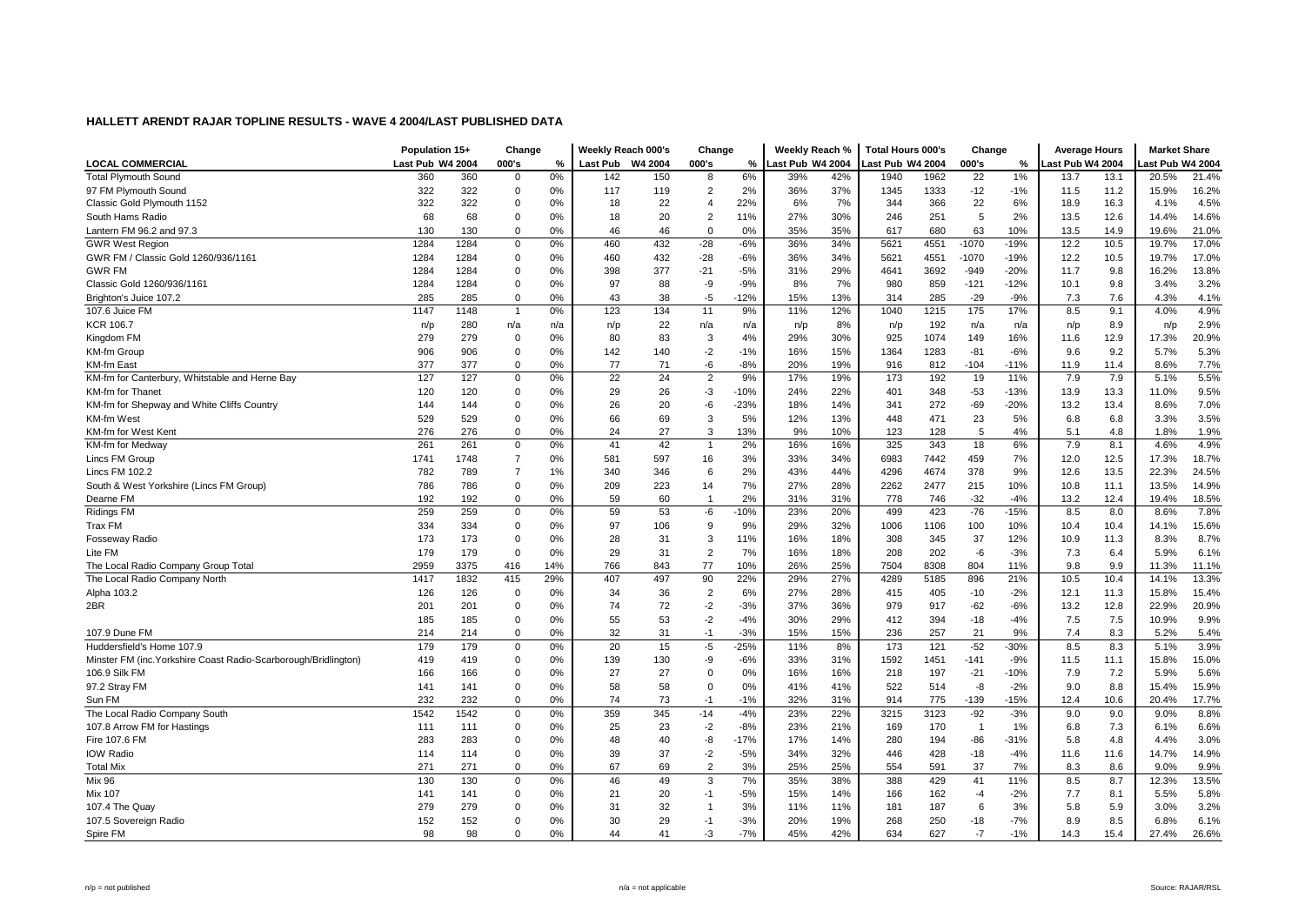| <b>LOCAL COMMERCIAL</b><br>Last Pub W4 2004<br>000's<br>%<br><b>Last Pub</b><br>W4 2004<br>000's<br>%<br>Last Pub W4 2004<br>Last Pub W4 2004<br>000's<br>%<br>ast Pub W4 2004<br>ast Pub W4 2004<br>Vale FM<br>0%<br>13.5%<br>49<br>0%<br>13<br>27%<br>127<br>145<br>18<br>14%<br>12.7%<br>49<br>$\Omega$<br>13<br>$\mathbf 0$<br>26%<br>10.0<br>11.1<br>$\mathbf 0$<br>48<br>40%<br>472<br>119<br>119<br>0%<br>49<br>$-2%$<br>41%<br>456<br>$-16$<br>$-3%$<br>9.6<br>9.5<br>17.5%<br>16.3%<br>Wessex FM<br>-1<br>Win 107.2<br>68<br>68<br>13<br>0%<br>19%<br>18%<br>75<br>$-11%$<br>6.0<br>5.5%<br>4.8%<br>$\mathbf 0$<br>0%<br>13<br>$\Omega$<br>84<br>-9<br>6.6<br>136<br>47<br>48<br>2%<br>34%<br>35%<br>540<br>548<br>1%<br>19.0%<br>Radio Mansfield 103.2<br>136<br>0<br>0%<br>$\overline{1}$<br>8<br>11.6<br>11.4<br>17.8%<br>42<br>$-5%$<br>63<br>63<br>$\mathbf 0$<br>0%<br>$-2$<br>71%<br>67%<br>638<br>$-30$<br>$-5%$<br>14.5<br>39.9%<br>36.9%<br>Manx Radio<br>44<br>608<br>14.4<br>12.5%<br>25<br>24%<br>9.9<br>Mid 106<br>n/p<br>103<br>n/a<br>n/a<br>n/p<br>n/a<br>n/a<br>249<br>n/a<br>n/a<br>n/p<br>n/p<br>n/p<br>n/p<br>475<br>8.1%<br>Milestone Group Total<br>470<br>$-5$<br>$-1%$<br>101<br>105<br>4%<br>21%<br>22%<br>786<br>837<br>51<br>6%<br>7.8<br>8.0<br>7.6%<br>$\overline{4}$<br>25%<br>7.5<br>8.5%<br><b>Kick and Kestrel</b><br>223<br>218<br>$-5$<br>$-2%$<br>53<br>53<br>$\Omega$<br>0%<br>24%<br>398<br>400<br>$\overline{2}$<br>1%<br>7.5<br>8.0%<br>5%<br>22%<br><b>Kick FM</b><br>95<br>90<br>$-5$<br>$-5%$<br>19<br>20<br>20%<br>119<br>125<br>6<br>5%<br>6.4<br>5.8%<br>6.4%<br>6.4<br>0%<br>131<br>131<br>$\mathbf 0$<br>0%<br>34<br>34<br>$\mathbf 0$<br>26%<br>26%<br>279<br>274<br>$-5$<br>$-2%$<br>8.1<br>9.3%<br>9.8%<br>Kestrel FM<br>8.1<br>22<br>185<br>20<br>10%<br>144<br>16<br>3.4%<br>Passion 107.9<br>185<br>0<br>0%<br>$\overline{2}$<br>11%<br>12%<br>128<br>13%<br>6.2<br>6.4<br>3.2%<br>Rugby FM<br>67<br>67<br>$\mathbf 0$<br>29<br>43%<br>32<br>20.4%<br>0%<br>28<br>4%<br>41%<br>261<br>293<br>12%<br>10.1<br>18.1%<br>$\overline{1}$<br>9.4<br>87<br>87<br>56<br>$\overline{0}$<br>0%<br>64%<br>729<br>724<br>$-5$<br>$-1%$<br>12.9<br>34.3%<br>33.7%<br>102.5 FM Radio Pembrokeshire<br>$\mathbf 0$<br>0%<br>56<br>65%<br>12.9<br>10435<br>10435<br>$\Omega$<br>170<br>1887<br>543<br>40%<br>13.0<br>0.9%<br>Premier Christian Radio<br>0%<br>145<br>$-25$<br>$-15%$<br>2%<br>1%<br>1344<br>7.9<br>0.6%<br>Q102.9FM/Q97.2FM<br>88<br>86<br>$-2$<br>$-2%$<br>33%<br>32%<br>804<br>39<br>9.4<br>264<br>264<br>$\Omega$<br>0%<br>765<br>5%<br>8.7<br>15.9%<br>17.1%<br>Reading 107 FM<br>260<br>260<br>$\mathbf 0$<br>0%<br>42<br>43<br>2%<br>16%<br>17%<br>357<br>377<br>20<br>6%<br>8.6<br>8.8<br>6.5%<br>6.9%<br>Saga 105.7 FM<br>3430<br>3430<br>$\mathbf 0$<br>$-1$<br>0%<br>13%<br>13%<br>4843<br>4672<br>$-171$<br>$-4%$<br>10.5<br>6.2%<br>6.0%<br>0%<br>446<br>445<br>10.9<br>6.3%<br>SAGA 106.6fm<br>1987<br>1987<br>0<br>227<br>239<br>12<br>5%<br>11%<br>12%<br>3102<br>3005<br>$-97$<br>$-3%$<br>13.6<br>12.6<br>6.7%<br>0%<br>$\mathbf 0$<br>21<br>24<br>3<br>9%<br>73<br>$-8%$<br>3.1<br>1.2%<br>South City - The Saint<br>261<br>261<br>0%<br>14%<br>8%<br>79<br>-6<br>3.7<br>1.2%<br>172<br>172<br>$\mathbf 0$<br>33<br>34<br>3%<br>19%<br>20%<br>290<br>323<br>11%<br>9.6<br>7.6%<br>8.4%<br>Spirit FM<br>0%<br>33<br>8.7<br>$\overline{1}$<br>107.7 Splash FM<br>20<br>185<br>5.9%<br>137<br>15%<br>9.3<br>n/p<br>n/a<br>n/a<br>n/p<br>n/a<br>n/a<br>n/p<br>n/p<br>n/a<br>n/a<br>n/p<br>n/p<br><b>Total SRH Group</b><br>11254<br>11263<br>9<br>0%<br>3434<br>3356<br>$-78$<br>$-2%$<br>31%<br>30%<br>37357<br>37137<br>$-220$<br>$-1%$<br>10.9<br>11.1<br>15.3%<br>15.1%<br>$\overline{2}$<br>22545<br>$-1283$<br>26.7%<br><b>SRH Scotland Region</b><br>4195<br>4197<br>0%<br>1972<br>1839<br>$-133$<br>$-7%$<br>47%<br>44%<br>23828<br>$-5%$<br>12.1<br>12.3<br>28.7%<br>2801<br>$\mathbf 0$<br>$-97$<br>$-8%$<br>42%<br>38%<br>12968<br>12398<br>$-570$<br>24.1%<br>22.7%<br><b>SRH Central Scotland</b><br>2801<br>0%<br>1166<br>1069<br>$-4%$<br>11.6<br>11.1<br>$-8%$<br>41%<br>$-270$<br>25.9%<br><b>Total Radio Clyde</b><br>1834<br>1834<br>$\Omega$<br>0%<br>818<br>749<br>$-69$<br>45%<br>9457<br>9187<br>$-3%$<br>12.3<br>27.0%<br>11.6<br>Clyde 1 FM<br>$-45$<br>$-7%$<br>33%<br>5964<br>16.8%<br>1834<br>1834<br>0<br>0%<br>644<br>599<br>35%<br>5679<br>285<br>5%<br>8.8<br>10.0<br>16.2%<br>$-555$<br>1834<br>1834<br>$\mathbf 0$<br>381<br>339<br>$-42$<br>21%<br>18%<br>3778<br>3223<br>$-15%$<br>9.5<br>10.8%<br>9.1%<br>Clyde 2<br>0%<br>$-11%$<br>9.9<br>14.4%<br><b>Total Radio Forth</b><br>1118<br>1118<br>$\mathbf 0$<br>0%<br>362<br>329<br>$-33$<br>$-9%$<br>32%<br>29%<br>3510<br>3211<br>$-299$<br>$-9%$<br>9.7<br>9.8<br>16.1%<br>11.0%<br>ForthOne<br>1118<br>1118<br>$\mathbf 0$<br>0%<br>317<br>287<br>$-30$<br>$-9%$<br>28%<br>26%<br>2574<br>2465<br>$-109$<br>$-4%$<br>8.1<br>8.6<br>11.8%<br>7.1<br>Forth <sub>2</sub><br>$\Omega$<br>0%<br>113<br>105<br>-8<br>$-7%$<br>10%<br>9%<br>937<br>$-191$<br>8.3<br>4.3%<br>3.3%<br>1118<br>1118<br>746<br>$-20%$<br>$-4%$<br>47%<br>33.1%<br>371<br>371<br>$\mathbf 0$<br>0%<br>183<br>176<br>$-7$<br>49%<br>2743<br>2449<br>$-294$<br>$-11%$<br>15.0<br>13.9<br>35.9%<br><b>Total Radio Tay</b><br>371<br>$-2$<br>$-2%$<br>35%<br>35%<br>19.9%<br>19.4%<br>Tay-FM<br>371<br>0<br>0%<br>131<br>129<br>1519<br>1431<br>$-88$<br>$-6%$<br>11.6<br>11.1<br>$-2$<br>371<br>371<br>$\pmb{0}$<br>90<br>$-2%$<br>24%<br>$-205$<br>$-17%$<br>11.3<br>13.8%<br>Radio Tay-AM<br>0%<br>92<br>25%<br>1224<br>1019<br>13.3<br>16.0%<br>294<br>$-2%$<br>33.9%<br><b>Total Northsound Radio</b><br>297<br>3<br>164<br>161<br>-3<br>56%<br>54%<br>2301<br>2309<br>8<br>0%<br>14.4<br>35.2%<br>1%<br>14.0<br>3<br>Northsound One<br>294<br>297<br>1%<br>140<br>141<br>$\overline{1}$<br>1%<br>48%<br>48%<br>1465<br>1496<br>31<br>2%<br>10.5<br>10.6<br>22.4%<br>21.9%<br>294<br>297<br>70<br>66<br>$-6%$<br>22%<br>$-22$<br>$-3%$<br>12.3<br>11.9%<br>3<br>1%<br>24%<br>836<br>814<br>11.9<br>12.8%<br>Northsound Two<br>$-4$<br>376<br>$\mathbf 0$<br>172<br>46%<br>30.9%<br>376<br>0%<br>186<br>50%<br>1849<br>1838<br>$-11$<br>$-1%$<br>9.9<br>10.7<br>32.1%<br>West Sound (inc. West FM)<br>$-14$<br>$-8%$<br>235<br>235<br>$\mathbf 0$<br>123<br>123<br>0%<br>52%<br>52%<br>1482<br>$-33$<br>$-2%$<br>12.3<br>12.1<br>28.4%<br>26.9%<br>Moray Firth Radio<br>0%<br>$\overline{0}$<br>1515<br>Radio Borders<br>101<br>$\mathbf 0$<br>0%<br>62<br>62<br>$\overline{0}$<br>0%<br>62%<br>61%<br>928<br>950<br>22<br>2%<br>14.9<br>15.3<br>44.1%<br>45.8%<br>101<br>$\Omega$<br>47%<br>$-207$<br>C.F.M.Radio<br>232<br>232<br>0%<br>113<br>109<br>$-4$<br>$-4%$<br>49%<br>1424<br>$-13%$<br>13.1<br>28.3%<br>25.1%<br>1631<br>14.5<br>Downtown Radio (DTR) / Cool FM<br>1330<br>1330<br>0%<br>561<br>555<br>-6<br>$-1%$<br>42%<br>42%<br>6324<br>6585<br>261<br>4%<br>11.9<br>22.4%<br>23.6%<br>0<br>11.3<br>Cool FM<br>17.3%<br>913<br>913<br>0<br>0%<br>341<br>338<br>-3<br>$-1%$<br>37%<br>37%<br>3386<br>3397<br>11<br>$0\%$<br>9.9<br>10.1<br>17.2%<br>277<br>1%<br>11.4%<br>Downtown Radio (DTR)<br>1330<br>1330<br>$\mathbf 0$<br>0%<br>281<br>$\overline{4}$<br>21%<br>21%<br>2939<br>3188<br>249<br>8%<br>10.6<br>11.3<br>10.4%<br>$\overline{2}$<br>$\mathbf 0$<br>331<br>1%<br>19%<br>9.8<br>7.1%<br>7.8%<br>Wave 105 FM<br>1794<br>1794<br>0%<br>333<br>18%<br>2941<br>3267<br>326<br>11%<br>8.9<br>59<br>7.5<br><b>Total Vibe FM</b><br>3936<br>3942<br>6<br>0%<br>570<br>629<br>10%<br>14%<br>16%<br>4263<br>4740<br>477<br>11%<br>7.5<br>4.6%<br>5.2%<br>14%<br>14%<br>534<br>29%<br>7.2<br>8.2<br>4.9%<br>Vibe FM (formerly Galaxy 101)<br>2125<br>2131<br>6<br>0%<br>258<br>294<br>36<br>12%<br>1869<br>2403<br>3.8%<br>Vibe FM<br>1810<br>1810<br>$\mathbf 0$<br>0%<br>312<br>334<br>22<br>7%<br>17%<br>18%<br>2395<br>2337<br>$-58$<br>$-2%$<br>7.7<br>7.0<br>5.6%<br>5.4%<br>650<br>$-7%$<br>4309<br>7.1<br>0.4%<br>The Sunrise Group<br>48862<br>48862<br>$\mathbf 0$<br>606<br>$-44$<br>1%<br>1%<br>5778<br>1469<br>$-25%$<br>8.9<br>0.5%<br>0%<br>10435<br>10435<br>$\mathbf 0$<br>21<br>$-48%$<br>$*9/6$<br>$*$ %<br>24<br>$-63$<br>$-72%$<br>$*9/6$<br>$*9/6$<br>Easy Radio (London)<br>0%<br>40<br>$-19$<br>87<br>2.2<br>1.1<br>Star 106.6 Slough<br>$\Omega$<br>0%<br>47<br>46<br>$-2%$<br>21%<br>21%<br>344<br>322<br>$-22$<br>$-6%$<br>7.4<br>7.1<br>6.4%<br>6.2%<br>220<br>220<br>$-1$ | Population 15+ | Change | Weekly Reach 000's | Change | Weekly Reach % | <b>Total Hours 000's</b> | Change | <b>Average Hours</b> | <b>Market Share</b> |  |
|-----------------------------------------------------------------------------------------------------------------------------------------------------------------------------------------------------------------------------------------------------------------------------------------------------------------------------------------------------------------------------------------------------------------------------------------------------------------------------------------------------------------------------------------------------------------------------------------------------------------------------------------------------------------------------------------------------------------------------------------------------------------------------------------------------------------------------------------------------------------------------------------------------------------------------------------------------------------------------------------------------------------------------------------------------------------------------------------------------------------------------------------------------------------------------------------------------------------------------------------------------------------------------------------------------------------------------------------------------------------------------------------------------------------------------------------------------------------------------------------------------------------------------------------------------------------------------------------------------------------------------------------------------------------------------------------------------------------------------------------------------------------------------------------------------------------------------------------------------------------------------------------------------------------------------------------------------------------------------------------------------------------------------------------------------------------------------------------------------------------------------------------------------------------------------------------------------------------------------------------------------------------------------------------------------------------------------------------------------------------------------------------------------------------------------------------------------------------------------------------------------------------------------------------------------------------------------------------------------------------------------------------------------------------------------------------------------------------------------------------------------------------------------------------------------------------------------------------------------------------------------------------------------------------------------------------------------------------------------------------------------------------------------------------------------------------------------------------------------------------------------------------------------------------------------------------------------------------------------------------------------------------------------------------------------------------------------------------------------------------------------------------------------------------------------------------------------------------------------------------------------------------------------------------------------------------------------------------------------------------------------------------------------------------------------------------------------------------------------------------------------------------------------------------------------------------------------------------------------------------------------------------------------------------------------------------------------------------------------------------------------------------------------------------------------------------------------------------------------------------------------------------------------------------------------------------------------------------------------------------------------------------------------------------------------------------------------------------------------------------------------------------------------------------------------------------------------------------------------------------------------------------------------------------------------------------------------------------------------------------------------------------------------------------------------------------------------------------------------------------------------------------------------------------------------------------------------------------------------------------------------------------------------------------------------------------------------------------------------------------------------------------------------------------------------------------------------------------------------------------------------------------------------------------------------------------------------------------------------------------------------------------------------------------------------------------------------------------------------------------------------------------------------------------------------------------------------------------------------------------------------------------------------------------------------------------------------------------------------------------------------------------------------------------------------------------------------------------------------------------------------------------------------------------------------------------------------------------------------------------------------------------------------------------------------------------------------------------------------------------------------------------------------------------------------------------------------------------------------------------------------------------------------------------------------------------------------------------------------------------------------------------------------------------------------------------------------------------------------------------------------------------------------------------------------------------------------------------------------------------------------------------------------------------------------------------------------------------------------------------------------------------------------------------------------------------------------------------------------------------------------------------------------------------------------------------------------------------------------------------------------------------------------------------------------------------------------------------------------------------------------------------------------------------------------------------------------------------------------------------------------------------------------------------------------------------------------------------------------------------------------------------------------------------------------------------------------------------------------------------------------------------------------------------------------------------------------------------------------------------------------------------------------------------------------------------------------------------------------------------------------------------------------------------------------------------------------------------------------------------------------------------------------------------------------------------------------------------------------------------------------------------------------------------------------------------------------------------------------------------------------------------------------------------------------------------------------------------------------------------------------------------------------------------------------------------------------------------------------------------------------------------------------------------------------------------------------------------------------------------------------------------------------------------------------------------------------------------------------------------------------------------------------------------------------------------------|----------------|--------|--------------------|--------|----------------|--------------------------|--------|----------------------|---------------------|--|
|                                                                                                                                                                                                                                                                                                                                                                                                                                                                                                                                                                                                                                                                                                                                                                                                                                                                                                                                                                                                                                                                                                                                                                                                                                                                                                                                                                                                                                                                                                                                                                                                                                                                                                                                                                                                                                                                                                                                                                                                                                                                                                                                                                                                                                                                                                                                                                                                                                                                                                                                                                                                                                                                                                                                                                                                                                                                                                                                                                                                                                                                                                                                                                                                                                                                                                                                                                                                                                                                                                                                                                                                                                                                                                                                                                                                                                                                                                                                                                                                                                                                                                                                                                                                                                                                                                                                                                                                                                                                                                                                                                                                                                                                                                                                                                                                                                                                                                                                                                                                                                                                                                                                                                                                                                                                                                                                                                                                                                                                                                                                                                                                                                                                                                                                                                                                                                                                                                                                                                                                                                                                                                                                                                                                                                                                                                                                                                                                                                                                                                                                                                                                                                                                                                                                                                                                                                                                                                                                                                                                                                                                                                                                                                                                                                                                                                                                                                                                                                                                                                                                                                                                                                                                                                                                                                                                                                                                                                                                                                                                                                                                                                                                                                                                                                                                                                                                                                                                                                                                                                                                                                       |                |        |                    |        |                |                          |        |                      |                     |  |
|                                                                                                                                                                                                                                                                                                                                                                                                                                                                                                                                                                                                                                                                                                                                                                                                                                                                                                                                                                                                                                                                                                                                                                                                                                                                                                                                                                                                                                                                                                                                                                                                                                                                                                                                                                                                                                                                                                                                                                                                                                                                                                                                                                                                                                                                                                                                                                                                                                                                                                                                                                                                                                                                                                                                                                                                                                                                                                                                                                                                                                                                                                                                                                                                                                                                                                                                                                                                                                                                                                                                                                                                                                                                                                                                                                                                                                                                                                                                                                                                                                                                                                                                                                                                                                                                                                                                                                                                                                                                                                                                                                                                                                                                                                                                                                                                                                                                                                                                                                                                                                                                                                                                                                                                                                                                                                                                                                                                                                                                                                                                                                                                                                                                                                                                                                                                                                                                                                                                                                                                                                                                                                                                                                                                                                                                                                                                                                                                                                                                                                                                                                                                                                                                                                                                                                                                                                                                                                                                                                                                                                                                                                                                                                                                                                                                                                                                                                                                                                                                                                                                                                                                                                                                                                                                                                                                                                                                                                                                                                                                                                                                                                                                                                                                                                                                                                                                                                                                                                                                                                                                                                       |                |        |                    |        |                |                          |        |                      |                     |  |
|                                                                                                                                                                                                                                                                                                                                                                                                                                                                                                                                                                                                                                                                                                                                                                                                                                                                                                                                                                                                                                                                                                                                                                                                                                                                                                                                                                                                                                                                                                                                                                                                                                                                                                                                                                                                                                                                                                                                                                                                                                                                                                                                                                                                                                                                                                                                                                                                                                                                                                                                                                                                                                                                                                                                                                                                                                                                                                                                                                                                                                                                                                                                                                                                                                                                                                                                                                                                                                                                                                                                                                                                                                                                                                                                                                                                                                                                                                                                                                                                                                                                                                                                                                                                                                                                                                                                                                                                                                                                                                                                                                                                                                                                                                                                                                                                                                                                                                                                                                                                                                                                                                                                                                                                                                                                                                                                                                                                                                                                                                                                                                                                                                                                                                                                                                                                                                                                                                                                                                                                                                                                                                                                                                                                                                                                                                                                                                                                                                                                                                                                                                                                                                                                                                                                                                                                                                                                                                                                                                                                                                                                                                                                                                                                                                                                                                                                                                                                                                                                                                                                                                                                                                                                                                                                                                                                                                                                                                                                                                                                                                                                                                                                                                                                                                                                                                                                                                                                                                                                                                                                                                       |                |        |                    |        |                |                          |        |                      |                     |  |
|                                                                                                                                                                                                                                                                                                                                                                                                                                                                                                                                                                                                                                                                                                                                                                                                                                                                                                                                                                                                                                                                                                                                                                                                                                                                                                                                                                                                                                                                                                                                                                                                                                                                                                                                                                                                                                                                                                                                                                                                                                                                                                                                                                                                                                                                                                                                                                                                                                                                                                                                                                                                                                                                                                                                                                                                                                                                                                                                                                                                                                                                                                                                                                                                                                                                                                                                                                                                                                                                                                                                                                                                                                                                                                                                                                                                                                                                                                                                                                                                                                                                                                                                                                                                                                                                                                                                                                                                                                                                                                                                                                                                                                                                                                                                                                                                                                                                                                                                                                                                                                                                                                                                                                                                                                                                                                                                                                                                                                                                                                                                                                                                                                                                                                                                                                                                                                                                                                                                                                                                                                                                                                                                                                                                                                                                                                                                                                                                                                                                                                                                                                                                                                                                                                                                                                                                                                                                                                                                                                                                                                                                                                                                                                                                                                                                                                                                                                                                                                                                                                                                                                                                                                                                                                                                                                                                                                                                                                                                                                                                                                                                                                                                                                                                                                                                                                                                                                                                                                                                                                                                                                       |                |        |                    |        |                |                          |        |                      |                     |  |
|                                                                                                                                                                                                                                                                                                                                                                                                                                                                                                                                                                                                                                                                                                                                                                                                                                                                                                                                                                                                                                                                                                                                                                                                                                                                                                                                                                                                                                                                                                                                                                                                                                                                                                                                                                                                                                                                                                                                                                                                                                                                                                                                                                                                                                                                                                                                                                                                                                                                                                                                                                                                                                                                                                                                                                                                                                                                                                                                                                                                                                                                                                                                                                                                                                                                                                                                                                                                                                                                                                                                                                                                                                                                                                                                                                                                                                                                                                                                                                                                                                                                                                                                                                                                                                                                                                                                                                                                                                                                                                                                                                                                                                                                                                                                                                                                                                                                                                                                                                                                                                                                                                                                                                                                                                                                                                                                                                                                                                                                                                                                                                                                                                                                                                                                                                                                                                                                                                                                                                                                                                                                                                                                                                                                                                                                                                                                                                                                                                                                                                                                                                                                                                                                                                                                                                                                                                                                                                                                                                                                                                                                                                                                                                                                                                                                                                                                                                                                                                                                                                                                                                                                                                                                                                                                                                                                                                                                                                                                                                                                                                                                                                                                                                                                                                                                                                                                                                                                                                                                                                                                                                       |                |        |                    |        |                |                          |        |                      |                     |  |
|                                                                                                                                                                                                                                                                                                                                                                                                                                                                                                                                                                                                                                                                                                                                                                                                                                                                                                                                                                                                                                                                                                                                                                                                                                                                                                                                                                                                                                                                                                                                                                                                                                                                                                                                                                                                                                                                                                                                                                                                                                                                                                                                                                                                                                                                                                                                                                                                                                                                                                                                                                                                                                                                                                                                                                                                                                                                                                                                                                                                                                                                                                                                                                                                                                                                                                                                                                                                                                                                                                                                                                                                                                                                                                                                                                                                                                                                                                                                                                                                                                                                                                                                                                                                                                                                                                                                                                                                                                                                                                                                                                                                                                                                                                                                                                                                                                                                                                                                                                                                                                                                                                                                                                                                                                                                                                                                                                                                                                                                                                                                                                                                                                                                                                                                                                                                                                                                                                                                                                                                                                                                                                                                                                                                                                                                                                                                                                                                                                                                                                                                                                                                                                                                                                                                                                                                                                                                                                                                                                                                                                                                                                                                                                                                                                                                                                                                                                                                                                                                                                                                                                                                                                                                                                                                                                                                                                                                                                                                                                                                                                                                                                                                                                                                                                                                                                                                                                                                                                                                                                                                                                       |                |        |                    |        |                |                          |        |                      |                     |  |
|                                                                                                                                                                                                                                                                                                                                                                                                                                                                                                                                                                                                                                                                                                                                                                                                                                                                                                                                                                                                                                                                                                                                                                                                                                                                                                                                                                                                                                                                                                                                                                                                                                                                                                                                                                                                                                                                                                                                                                                                                                                                                                                                                                                                                                                                                                                                                                                                                                                                                                                                                                                                                                                                                                                                                                                                                                                                                                                                                                                                                                                                                                                                                                                                                                                                                                                                                                                                                                                                                                                                                                                                                                                                                                                                                                                                                                                                                                                                                                                                                                                                                                                                                                                                                                                                                                                                                                                                                                                                                                                                                                                                                                                                                                                                                                                                                                                                                                                                                                                                                                                                                                                                                                                                                                                                                                                                                                                                                                                                                                                                                                                                                                                                                                                                                                                                                                                                                                                                                                                                                                                                                                                                                                                                                                                                                                                                                                                                                                                                                                                                                                                                                                                                                                                                                                                                                                                                                                                                                                                                                                                                                                                                                                                                                                                                                                                                                                                                                                                                                                                                                                                                                                                                                                                                                                                                                                                                                                                                                                                                                                                                                                                                                                                                                                                                                                                                                                                                                                                                                                                                                                       |                |        |                    |        |                |                          |        |                      |                     |  |
|                                                                                                                                                                                                                                                                                                                                                                                                                                                                                                                                                                                                                                                                                                                                                                                                                                                                                                                                                                                                                                                                                                                                                                                                                                                                                                                                                                                                                                                                                                                                                                                                                                                                                                                                                                                                                                                                                                                                                                                                                                                                                                                                                                                                                                                                                                                                                                                                                                                                                                                                                                                                                                                                                                                                                                                                                                                                                                                                                                                                                                                                                                                                                                                                                                                                                                                                                                                                                                                                                                                                                                                                                                                                                                                                                                                                                                                                                                                                                                                                                                                                                                                                                                                                                                                                                                                                                                                                                                                                                                                                                                                                                                                                                                                                                                                                                                                                                                                                                                                                                                                                                                                                                                                                                                                                                                                                                                                                                                                                                                                                                                                                                                                                                                                                                                                                                                                                                                                                                                                                                                                                                                                                                                                                                                                                                                                                                                                                                                                                                                                                                                                                                                                                                                                                                                                                                                                                                                                                                                                                                                                                                                                                                                                                                                                                                                                                                                                                                                                                                                                                                                                                                                                                                                                                                                                                                                                                                                                                                                                                                                                                                                                                                                                                                                                                                                                                                                                                                                                                                                                                                                       |                |        |                    |        |                |                          |        |                      |                     |  |
|                                                                                                                                                                                                                                                                                                                                                                                                                                                                                                                                                                                                                                                                                                                                                                                                                                                                                                                                                                                                                                                                                                                                                                                                                                                                                                                                                                                                                                                                                                                                                                                                                                                                                                                                                                                                                                                                                                                                                                                                                                                                                                                                                                                                                                                                                                                                                                                                                                                                                                                                                                                                                                                                                                                                                                                                                                                                                                                                                                                                                                                                                                                                                                                                                                                                                                                                                                                                                                                                                                                                                                                                                                                                                                                                                                                                                                                                                                                                                                                                                                                                                                                                                                                                                                                                                                                                                                                                                                                                                                                                                                                                                                                                                                                                                                                                                                                                                                                                                                                                                                                                                                                                                                                                                                                                                                                                                                                                                                                                                                                                                                                                                                                                                                                                                                                                                                                                                                                                                                                                                                                                                                                                                                                                                                                                                                                                                                                                                                                                                                                                                                                                                                                                                                                                                                                                                                                                                                                                                                                                                                                                                                                                                                                                                                                                                                                                                                                                                                                                                                                                                                                                                                                                                                                                                                                                                                                                                                                                                                                                                                                                                                                                                                                                                                                                                                                                                                                                                                                                                                                                                                       |                |        |                    |        |                |                          |        |                      |                     |  |
|                                                                                                                                                                                                                                                                                                                                                                                                                                                                                                                                                                                                                                                                                                                                                                                                                                                                                                                                                                                                                                                                                                                                                                                                                                                                                                                                                                                                                                                                                                                                                                                                                                                                                                                                                                                                                                                                                                                                                                                                                                                                                                                                                                                                                                                                                                                                                                                                                                                                                                                                                                                                                                                                                                                                                                                                                                                                                                                                                                                                                                                                                                                                                                                                                                                                                                                                                                                                                                                                                                                                                                                                                                                                                                                                                                                                                                                                                                                                                                                                                                                                                                                                                                                                                                                                                                                                                                                                                                                                                                                                                                                                                                                                                                                                                                                                                                                                                                                                                                                                                                                                                                                                                                                                                                                                                                                                                                                                                                                                                                                                                                                                                                                                                                                                                                                                                                                                                                                                                                                                                                                                                                                                                                                                                                                                                                                                                                                                                                                                                                                                                                                                                                                                                                                                                                                                                                                                                                                                                                                                                                                                                                                                                                                                                                                                                                                                                                                                                                                                                                                                                                                                                                                                                                                                                                                                                                                                                                                                                                                                                                                                                                                                                                                                                                                                                                                                                                                                                                                                                                                                                                       |                |        |                    |        |                |                          |        |                      |                     |  |
|                                                                                                                                                                                                                                                                                                                                                                                                                                                                                                                                                                                                                                                                                                                                                                                                                                                                                                                                                                                                                                                                                                                                                                                                                                                                                                                                                                                                                                                                                                                                                                                                                                                                                                                                                                                                                                                                                                                                                                                                                                                                                                                                                                                                                                                                                                                                                                                                                                                                                                                                                                                                                                                                                                                                                                                                                                                                                                                                                                                                                                                                                                                                                                                                                                                                                                                                                                                                                                                                                                                                                                                                                                                                                                                                                                                                                                                                                                                                                                                                                                                                                                                                                                                                                                                                                                                                                                                                                                                                                                                                                                                                                                                                                                                                                                                                                                                                                                                                                                                                                                                                                                                                                                                                                                                                                                                                                                                                                                                                                                                                                                                                                                                                                                                                                                                                                                                                                                                                                                                                                                                                                                                                                                                                                                                                                                                                                                                                                                                                                                                                                                                                                                                                                                                                                                                                                                                                                                                                                                                                                                                                                                                                                                                                                                                                                                                                                                                                                                                                                                                                                                                                                                                                                                                                                                                                                                                                                                                                                                                                                                                                                                                                                                                                                                                                                                                                                                                                                                                                                                                                                                       |                |        |                    |        |                |                          |        |                      |                     |  |
|                                                                                                                                                                                                                                                                                                                                                                                                                                                                                                                                                                                                                                                                                                                                                                                                                                                                                                                                                                                                                                                                                                                                                                                                                                                                                                                                                                                                                                                                                                                                                                                                                                                                                                                                                                                                                                                                                                                                                                                                                                                                                                                                                                                                                                                                                                                                                                                                                                                                                                                                                                                                                                                                                                                                                                                                                                                                                                                                                                                                                                                                                                                                                                                                                                                                                                                                                                                                                                                                                                                                                                                                                                                                                                                                                                                                                                                                                                                                                                                                                                                                                                                                                                                                                                                                                                                                                                                                                                                                                                                                                                                                                                                                                                                                                                                                                                                                                                                                                                                                                                                                                                                                                                                                                                                                                                                                                                                                                                                                                                                                                                                                                                                                                                                                                                                                                                                                                                                                                                                                                                                                                                                                                                                                                                                                                                                                                                                                                                                                                                                                                                                                                                                                                                                                                                                                                                                                                                                                                                                                                                                                                                                                                                                                                                                                                                                                                                                                                                                                                                                                                                                                                                                                                                                                                                                                                                                                                                                                                                                                                                                                                                                                                                                                                                                                                                                                                                                                                                                                                                                                                                       |                |        |                    |        |                |                          |        |                      |                     |  |
|                                                                                                                                                                                                                                                                                                                                                                                                                                                                                                                                                                                                                                                                                                                                                                                                                                                                                                                                                                                                                                                                                                                                                                                                                                                                                                                                                                                                                                                                                                                                                                                                                                                                                                                                                                                                                                                                                                                                                                                                                                                                                                                                                                                                                                                                                                                                                                                                                                                                                                                                                                                                                                                                                                                                                                                                                                                                                                                                                                                                                                                                                                                                                                                                                                                                                                                                                                                                                                                                                                                                                                                                                                                                                                                                                                                                                                                                                                                                                                                                                                                                                                                                                                                                                                                                                                                                                                                                                                                                                                                                                                                                                                                                                                                                                                                                                                                                                                                                                                                                                                                                                                                                                                                                                                                                                                                                                                                                                                                                                                                                                                                                                                                                                                                                                                                                                                                                                                                                                                                                                                                                                                                                                                                                                                                                                                                                                                                                                                                                                                                                                                                                                                                                                                                                                                                                                                                                                                                                                                                                                                                                                                                                                                                                                                                                                                                                                                                                                                                                                                                                                                                                                                                                                                                                                                                                                                                                                                                                                                                                                                                                                                                                                                                                                                                                                                                                                                                                                                                                                                                                                                       |                |        |                    |        |                |                          |        |                      |                     |  |
|                                                                                                                                                                                                                                                                                                                                                                                                                                                                                                                                                                                                                                                                                                                                                                                                                                                                                                                                                                                                                                                                                                                                                                                                                                                                                                                                                                                                                                                                                                                                                                                                                                                                                                                                                                                                                                                                                                                                                                                                                                                                                                                                                                                                                                                                                                                                                                                                                                                                                                                                                                                                                                                                                                                                                                                                                                                                                                                                                                                                                                                                                                                                                                                                                                                                                                                                                                                                                                                                                                                                                                                                                                                                                                                                                                                                                                                                                                                                                                                                                                                                                                                                                                                                                                                                                                                                                                                                                                                                                                                                                                                                                                                                                                                                                                                                                                                                                                                                                                                                                                                                                                                                                                                                                                                                                                                                                                                                                                                                                                                                                                                                                                                                                                                                                                                                                                                                                                                                                                                                                                                                                                                                                                                                                                                                                                                                                                                                                                                                                                                                                                                                                                                                                                                                                                                                                                                                                                                                                                                                                                                                                                                                                                                                                                                                                                                                                                                                                                                                                                                                                                                                                                                                                                                                                                                                                                                                                                                                                                                                                                                                                                                                                                                                                                                                                                                                                                                                                                                                                                                                                                       |                |        |                    |        |                |                          |        |                      |                     |  |
|                                                                                                                                                                                                                                                                                                                                                                                                                                                                                                                                                                                                                                                                                                                                                                                                                                                                                                                                                                                                                                                                                                                                                                                                                                                                                                                                                                                                                                                                                                                                                                                                                                                                                                                                                                                                                                                                                                                                                                                                                                                                                                                                                                                                                                                                                                                                                                                                                                                                                                                                                                                                                                                                                                                                                                                                                                                                                                                                                                                                                                                                                                                                                                                                                                                                                                                                                                                                                                                                                                                                                                                                                                                                                                                                                                                                                                                                                                                                                                                                                                                                                                                                                                                                                                                                                                                                                                                                                                                                                                                                                                                                                                                                                                                                                                                                                                                                                                                                                                                                                                                                                                                                                                                                                                                                                                                                                                                                                                                                                                                                                                                                                                                                                                                                                                                                                                                                                                                                                                                                                                                                                                                                                                                                                                                                                                                                                                                                                                                                                                                                                                                                                                                                                                                                                                                                                                                                                                                                                                                                                                                                                                                                                                                                                                                                                                                                                                                                                                                                                                                                                                                                                                                                                                                                                                                                                                                                                                                                                                                                                                                                                                                                                                                                                                                                                                                                                                                                                                                                                                                                                                       |                |        |                    |        |                |                          |        |                      |                     |  |
|                                                                                                                                                                                                                                                                                                                                                                                                                                                                                                                                                                                                                                                                                                                                                                                                                                                                                                                                                                                                                                                                                                                                                                                                                                                                                                                                                                                                                                                                                                                                                                                                                                                                                                                                                                                                                                                                                                                                                                                                                                                                                                                                                                                                                                                                                                                                                                                                                                                                                                                                                                                                                                                                                                                                                                                                                                                                                                                                                                                                                                                                                                                                                                                                                                                                                                                                                                                                                                                                                                                                                                                                                                                                                                                                                                                                                                                                                                                                                                                                                                                                                                                                                                                                                                                                                                                                                                                                                                                                                                                                                                                                                                                                                                                                                                                                                                                                                                                                                                                                                                                                                                                                                                                                                                                                                                                                                                                                                                                                                                                                                                                                                                                                                                                                                                                                                                                                                                                                                                                                                                                                                                                                                                                                                                                                                                                                                                                                                                                                                                                                                                                                                                                                                                                                                                                                                                                                                                                                                                                                                                                                                                                                                                                                                                                                                                                                                                                                                                                                                                                                                                                                                                                                                                                                                                                                                                                                                                                                                                                                                                                                                                                                                                                                                                                                                                                                                                                                                                                                                                                                                                       |                |        |                    |        |                |                          |        |                      |                     |  |
|                                                                                                                                                                                                                                                                                                                                                                                                                                                                                                                                                                                                                                                                                                                                                                                                                                                                                                                                                                                                                                                                                                                                                                                                                                                                                                                                                                                                                                                                                                                                                                                                                                                                                                                                                                                                                                                                                                                                                                                                                                                                                                                                                                                                                                                                                                                                                                                                                                                                                                                                                                                                                                                                                                                                                                                                                                                                                                                                                                                                                                                                                                                                                                                                                                                                                                                                                                                                                                                                                                                                                                                                                                                                                                                                                                                                                                                                                                                                                                                                                                                                                                                                                                                                                                                                                                                                                                                                                                                                                                                                                                                                                                                                                                                                                                                                                                                                                                                                                                                                                                                                                                                                                                                                                                                                                                                                                                                                                                                                                                                                                                                                                                                                                                                                                                                                                                                                                                                                                                                                                                                                                                                                                                                                                                                                                                                                                                                                                                                                                                                                                                                                                                                                                                                                                                                                                                                                                                                                                                                                                                                                                                                                                                                                                                                                                                                                                                                                                                                                                                                                                                                                                                                                                                                                                                                                                                                                                                                                                                                                                                                                                                                                                                                                                                                                                                                                                                                                                                                                                                                                                                       |                |        |                    |        |                |                          |        |                      |                     |  |
|                                                                                                                                                                                                                                                                                                                                                                                                                                                                                                                                                                                                                                                                                                                                                                                                                                                                                                                                                                                                                                                                                                                                                                                                                                                                                                                                                                                                                                                                                                                                                                                                                                                                                                                                                                                                                                                                                                                                                                                                                                                                                                                                                                                                                                                                                                                                                                                                                                                                                                                                                                                                                                                                                                                                                                                                                                                                                                                                                                                                                                                                                                                                                                                                                                                                                                                                                                                                                                                                                                                                                                                                                                                                                                                                                                                                                                                                                                                                                                                                                                                                                                                                                                                                                                                                                                                                                                                                                                                                                                                                                                                                                                                                                                                                                                                                                                                                                                                                                                                                                                                                                                                                                                                                                                                                                                                                                                                                                                                                                                                                                                                                                                                                                                                                                                                                                                                                                                                                                                                                                                                                                                                                                                                                                                                                                                                                                                                                                                                                                                                                                                                                                                                                                                                                                                                                                                                                                                                                                                                                                                                                                                                                                                                                                                                                                                                                                                                                                                                                                                                                                                                                                                                                                                                                                                                                                                                                                                                                                                                                                                                                                                                                                                                                                                                                                                                                                                                                                                                                                                                                                                       |                |        |                    |        |                |                          |        |                      |                     |  |
|                                                                                                                                                                                                                                                                                                                                                                                                                                                                                                                                                                                                                                                                                                                                                                                                                                                                                                                                                                                                                                                                                                                                                                                                                                                                                                                                                                                                                                                                                                                                                                                                                                                                                                                                                                                                                                                                                                                                                                                                                                                                                                                                                                                                                                                                                                                                                                                                                                                                                                                                                                                                                                                                                                                                                                                                                                                                                                                                                                                                                                                                                                                                                                                                                                                                                                                                                                                                                                                                                                                                                                                                                                                                                                                                                                                                                                                                                                                                                                                                                                                                                                                                                                                                                                                                                                                                                                                                                                                                                                                                                                                                                                                                                                                                                                                                                                                                                                                                                                                                                                                                                                                                                                                                                                                                                                                                                                                                                                                                                                                                                                                                                                                                                                                                                                                                                                                                                                                                                                                                                                                                                                                                                                                                                                                                                                                                                                                                                                                                                                                                                                                                                                                                                                                                                                                                                                                                                                                                                                                                                                                                                                                                                                                                                                                                                                                                                                                                                                                                                                                                                                                                                                                                                                                                                                                                                                                                                                                                                                                                                                                                                                                                                                                                                                                                                                                                                                                                                                                                                                                                                                       |                |        |                    |        |                |                          |        |                      |                     |  |
|                                                                                                                                                                                                                                                                                                                                                                                                                                                                                                                                                                                                                                                                                                                                                                                                                                                                                                                                                                                                                                                                                                                                                                                                                                                                                                                                                                                                                                                                                                                                                                                                                                                                                                                                                                                                                                                                                                                                                                                                                                                                                                                                                                                                                                                                                                                                                                                                                                                                                                                                                                                                                                                                                                                                                                                                                                                                                                                                                                                                                                                                                                                                                                                                                                                                                                                                                                                                                                                                                                                                                                                                                                                                                                                                                                                                                                                                                                                                                                                                                                                                                                                                                                                                                                                                                                                                                                                                                                                                                                                                                                                                                                                                                                                                                                                                                                                                                                                                                                                                                                                                                                                                                                                                                                                                                                                                                                                                                                                                                                                                                                                                                                                                                                                                                                                                                                                                                                                                                                                                                                                                                                                                                                                                                                                                                                                                                                                                                                                                                                                                                                                                                                                                                                                                                                                                                                                                                                                                                                                                                                                                                                                                                                                                                                                                                                                                                                                                                                                                                                                                                                                                                                                                                                                                                                                                                                                                                                                                                                                                                                                                                                                                                                                                                                                                                                                                                                                                                                                                                                                                                                       |                |        |                    |        |                |                          |        |                      |                     |  |
|                                                                                                                                                                                                                                                                                                                                                                                                                                                                                                                                                                                                                                                                                                                                                                                                                                                                                                                                                                                                                                                                                                                                                                                                                                                                                                                                                                                                                                                                                                                                                                                                                                                                                                                                                                                                                                                                                                                                                                                                                                                                                                                                                                                                                                                                                                                                                                                                                                                                                                                                                                                                                                                                                                                                                                                                                                                                                                                                                                                                                                                                                                                                                                                                                                                                                                                                                                                                                                                                                                                                                                                                                                                                                                                                                                                                                                                                                                                                                                                                                                                                                                                                                                                                                                                                                                                                                                                                                                                                                                                                                                                                                                                                                                                                                                                                                                                                                                                                                                                                                                                                                                                                                                                                                                                                                                                                                                                                                                                                                                                                                                                                                                                                                                                                                                                                                                                                                                                                                                                                                                                                                                                                                                                                                                                                                                                                                                                                                                                                                                                                                                                                                                                                                                                                                                                                                                                                                                                                                                                                                                                                                                                                                                                                                                                                                                                                                                                                                                                                                                                                                                                                                                                                                                                                                                                                                                                                                                                                                                                                                                                                                                                                                                                                                                                                                                                                                                                                                                                                                                                                                                       |                |        |                    |        |                |                          |        |                      |                     |  |
|                                                                                                                                                                                                                                                                                                                                                                                                                                                                                                                                                                                                                                                                                                                                                                                                                                                                                                                                                                                                                                                                                                                                                                                                                                                                                                                                                                                                                                                                                                                                                                                                                                                                                                                                                                                                                                                                                                                                                                                                                                                                                                                                                                                                                                                                                                                                                                                                                                                                                                                                                                                                                                                                                                                                                                                                                                                                                                                                                                                                                                                                                                                                                                                                                                                                                                                                                                                                                                                                                                                                                                                                                                                                                                                                                                                                                                                                                                                                                                                                                                                                                                                                                                                                                                                                                                                                                                                                                                                                                                                                                                                                                                                                                                                                                                                                                                                                                                                                                                                                                                                                                                                                                                                                                                                                                                                                                                                                                                                                                                                                                                                                                                                                                                                                                                                                                                                                                                                                                                                                                                                                                                                                                                                                                                                                                                                                                                                                                                                                                                                                                                                                                                                                                                                                                                                                                                                                                                                                                                                                                                                                                                                                                                                                                                                                                                                                                                                                                                                                                                                                                                                                                                                                                                                                                                                                                                                                                                                                                                                                                                                                                                                                                                                                                                                                                                                                                                                                                                                                                                                                                                       |                |        |                    |        |                |                          |        |                      |                     |  |
|                                                                                                                                                                                                                                                                                                                                                                                                                                                                                                                                                                                                                                                                                                                                                                                                                                                                                                                                                                                                                                                                                                                                                                                                                                                                                                                                                                                                                                                                                                                                                                                                                                                                                                                                                                                                                                                                                                                                                                                                                                                                                                                                                                                                                                                                                                                                                                                                                                                                                                                                                                                                                                                                                                                                                                                                                                                                                                                                                                                                                                                                                                                                                                                                                                                                                                                                                                                                                                                                                                                                                                                                                                                                                                                                                                                                                                                                                                                                                                                                                                                                                                                                                                                                                                                                                                                                                                                                                                                                                                                                                                                                                                                                                                                                                                                                                                                                                                                                                                                                                                                                                                                                                                                                                                                                                                                                                                                                                                                                                                                                                                                                                                                                                                                                                                                                                                                                                                                                                                                                                                                                                                                                                                                                                                                                                                                                                                                                                                                                                                                                                                                                                                                                                                                                                                                                                                                                                                                                                                                                                                                                                                                                                                                                                                                                                                                                                                                                                                                                                                                                                                                                                                                                                                                                                                                                                                                                                                                                                                                                                                                                                                                                                                                                                                                                                                                                                                                                                                                                                                                                                                       |                |        |                    |        |                |                          |        |                      |                     |  |
|                                                                                                                                                                                                                                                                                                                                                                                                                                                                                                                                                                                                                                                                                                                                                                                                                                                                                                                                                                                                                                                                                                                                                                                                                                                                                                                                                                                                                                                                                                                                                                                                                                                                                                                                                                                                                                                                                                                                                                                                                                                                                                                                                                                                                                                                                                                                                                                                                                                                                                                                                                                                                                                                                                                                                                                                                                                                                                                                                                                                                                                                                                                                                                                                                                                                                                                                                                                                                                                                                                                                                                                                                                                                                                                                                                                                                                                                                                                                                                                                                                                                                                                                                                                                                                                                                                                                                                                                                                                                                                                                                                                                                                                                                                                                                                                                                                                                                                                                                                                                                                                                                                                                                                                                                                                                                                                                                                                                                                                                                                                                                                                                                                                                                                                                                                                                                                                                                                                                                                                                                                                                                                                                                                                                                                                                                                                                                                                                                                                                                                                                                                                                                                                                                                                                                                                                                                                                                                                                                                                                                                                                                                                                                                                                                                                                                                                                                                                                                                                                                                                                                                                                                                                                                                                                                                                                                                                                                                                                                                                                                                                                                                                                                                                                                                                                                                                                                                                                                                                                                                                                                                       |                |        |                    |        |                |                          |        |                      |                     |  |
|                                                                                                                                                                                                                                                                                                                                                                                                                                                                                                                                                                                                                                                                                                                                                                                                                                                                                                                                                                                                                                                                                                                                                                                                                                                                                                                                                                                                                                                                                                                                                                                                                                                                                                                                                                                                                                                                                                                                                                                                                                                                                                                                                                                                                                                                                                                                                                                                                                                                                                                                                                                                                                                                                                                                                                                                                                                                                                                                                                                                                                                                                                                                                                                                                                                                                                                                                                                                                                                                                                                                                                                                                                                                                                                                                                                                                                                                                                                                                                                                                                                                                                                                                                                                                                                                                                                                                                                                                                                                                                                                                                                                                                                                                                                                                                                                                                                                                                                                                                                                                                                                                                                                                                                                                                                                                                                                                                                                                                                                                                                                                                                                                                                                                                                                                                                                                                                                                                                                                                                                                                                                                                                                                                                                                                                                                                                                                                                                                                                                                                                                                                                                                                                                                                                                                                                                                                                                                                                                                                                                                                                                                                                                                                                                                                                                                                                                                                                                                                                                                                                                                                                                                                                                                                                                                                                                                                                                                                                                                                                                                                                                                                                                                                                                                                                                                                                                                                                                                                                                                                                                                                       |                |        |                    |        |                |                          |        |                      |                     |  |
|                                                                                                                                                                                                                                                                                                                                                                                                                                                                                                                                                                                                                                                                                                                                                                                                                                                                                                                                                                                                                                                                                                                                                                                                                                                                                                                                                                                                                                                                                                                                                                                                                                                                                                                                                                                                                                                                                                                                                                                                                                                                                                                                                                                                                                                                                                                                                                                                                                                                                                                                                                                                                                                                                                                                                                                                                                                                                                                                                                                                                                                                                                                                                                                                                                                                                                                                                                                                                                                                                                                                                                                                                                                                                                                                                                                                                                                                                                                                                                                                                                                                                                                                                                                                                                                                                                                                                                                                                                                                                                                                                                                                                                                                                                                                                                                                                                                                                                                                                                                                                                                                                                                                                                                                                                                                                                                                                                                                                                                                                                                                                                                                                                                                                                                                                                                                                                                                                                                                                                                                                                                                                                                                                                                                                                                                                                                                                                                                                                                                                                                                                                                                                                                                                                                                                                                                                                                                                                                                                                                                                                                                                                                                                                                                                                                                                                                                                                                                                                                                                                                                                                                                                                                                                                                                                                                                                                                                                                                                                                                                                                                                                                                                                                                                                                                                                                                                                                                                                                                                                                                                                                       |                |        |                    |        |                |                          |        |                      |                     |  |
|                                                                                                                                                                                                                                                                                                                                                                                                                                                                                                                                                                                                                                                                                                                                                                                                                                                                                                                                                                                                                                                                                                                                                                                                                                                                                                                                                                                                                                                                                                                                                                                                                                                                                                                                                                                                                                                                                                                                                                                                                                                                                                                                                                                                                                                                                                                                                                                                                                                                                                                                                                                                                                                                                                                                                                                                                                                                                                                                                                                                                                                                                                                                                                                                                                                                                                                                                                                                                                                                                                                                                                                                                                                                                                                                                                                                                                                                                                                                                                                                                                                                                                                                                                                                                                                                                                                                                                                                                                                                                                                                                                                                                                                                                                                                                                                                                                                                                                                                                                                                                                                                                                                                                                                                                                                                                                                                                                                                                                                                                                                                                                                                                                                                                                                                                                                                                                                                                                                                                                                                                                                                                                                                                                                                                                                                                                                                                                                                                                                                                                                                                                                                                                                                                                                                                                                                                                                                                                                                                                                                                                                                                                                                                                                                                                                                                                                                                                                                                                                                                                                                                                                                                                                                                                                                                                                                                                                                                                                                                                                                                                                                                                                                                                                                                                                                                                                                                                                                                                                                                                                                                                       |                |        |                    |        |                |                          |        |                      |                     |  |
|                                                                                                                                                                                                                                                                                                                                                                                                                                                                                                                                                                                                                                                                                                                                                                                                                                                                                                                                                                                                                                                                                                                                                                                                                                                                                                                                                                                                                                                                                                                                                                                                                                                                                                                                                                                                                                                                                                                                                                                                                                                                                                                                                                                                                                                                                                                                                                                                                                                                                                                                                                                                                                                                                                                                                                                                                                                                                                                                                                                                                                                                                                                                                                                                                                                                                                                                                                                                                                                                                                                                                                                                                                                                                                                                                                                                                                                                                                                                                                                                                                                                                                                                                                                                                                                                                                                                                                                                                                                                                                                                                                                                                                                                                                                                                                                                                                                                                                                                                                                                                                                                                                                                                                                                                                                                                                                                                                                                                                                                                                                                                                                                                                                                                                                                                                                                                                                                                                                                                                                                                                                                                                                                                                                                                                                                                                                                                                                                                                                                                                                                                                                                                                                                                                                                                                                                                                                                                                                                                                                                                                                                                                                                                                                                                                                                                                                                                                                                                                                                                                                                                                                                                                                                                                                                                                                                                                                                                                                                                                                                                                                                                                                                                                                                                                                                                                                                                                                                                                                                                                                                                                       |                |        |                    |        |                |                          |        |                      |                     |  |
|                                                                                                                                                                                                                                                                                                                                                                                                                                                                                                                                                                                                                                                                                                                                                                                                                                                                                                                                                                                                                                                                                                                                                                                                                                                                                                                                                                                                                                                                                                                                                                                                                                                                                                                                                                                                                                                                                                                                                                                                                                                                                                                                                                                                                                                                                                                                                                                                                                                                                                                                                                                                                                                                                                                                                                                                                                                                                                                                                                                                                                                                                                                                                                                                                                                                                                                                                                                                                                                                                                                                                                                                                                                                                                                                                                                                                                                                                                                                                                                                                                                                                                                                                                                                                                                                                                                                                                                                                                                                                                                                                                                                                                                                                                                                                                                                                                                                                                                                                                                                                                                                                                                                                                                                                                                                                                                                                                                                                                                                                                                                                                                                                                                                                                                                                                                                                                                                                                                                                                                                                                                                                                                                                                                                                                                                                                                                                                                                                                                                                                                                                                                                                                                                                                                                                                                                                                                                                                                                                                                                                                                                                                                                                                                                                                                                                                                                                                                                                                                                                                                                                                                                                                                                                                                                                                                                                                                                                                                                                                                                                                                                                                                                                                                                                                                                                                                                                                                                                                                                                                                                                                       |                |        |                    |        |                |                          |        |                      |                     |  |
|                                                                                                                                                                                                                                                                                                                                                                                                                                                                                                                                                                                                                                                                                                                                                                                                                                                                                                                                                                                                                                                                                                                                                                                                                                                                                                                                                                                                                                                                                                                                                                                                                                                                                                                                                                                                                                                                                                                                                                                                                                                                                                                                                                                                                                                                                                                                                                                                                                                                                                                                                                                                                                                                                                                                                                                                                                                                                                                                                                                                                                                                                                                                                                                                                                                                                                                                                                                                                                                                                                                                                                                                                                                                                                                                                                                                                                                                                                                                                                                                                                                                                                                                                                                                                                                                                                                                                                                                                                                                                                                                                                                                                                                                                                                                                                                                                                                                                                                                                                                                                                                                                                                                                                                                                                                                                                                                                                                                                                                                                                                                                                                                                                                                                                                                                                                                                                                                                                                                                                                                                                                                                                                                                                                                                                                                                                                                                                                                                                                                                                                                                                                                                                                                                                                                                                                                                                                                                                                                                                                                                                                                                                                                                                                                                                                                                                                                                                                                                                                                                                                                                                                                                                                                                                                                                                                                                                                                                                                                                                                                                                                                                                                                                                                                                                                                                                                                                                                                                                                                                                                                                                       |                |        |                    |        |                |                          |        |                      |                     |  |
|                                                                                                                                                                                                                                                                                                                                                                                                                                                                                                                                                                                                                                                                                                                                                                                                                                                                                                                                                                                                                                                                                                                                                                                                                                                                                                                                                                                                                                                                                                                                                                                                                                                                                                                                                                                                                                                                                                                                                                                                                                                                                                                                                                                                                                                                                                                                                                                                                                                                                                                                                                                                                                                                                                                                                                                                                                                                                                                                                                                                                                                                                                                                                                                                                                                                                                                                                                                                                                                                                                                                                                                                                                                                                                                                                                                                                                                                                                                                                                                                                                                                                                                                                                                                                                                                                                                                                                                                                                                                                                                                                                                                                                                                                                                                                                                                                                                                                                                                                                                                                                                                                                                                                                                                                                                                                                                                                                                                                                                                                                                                                                                                                                                                                                                                                                                                                                                                                                                                                                                                                                                                                                                                                                                                                                                                                                                                                                                                                                                                                                                                                                                                                                                                                                                                                                                                                                                                                                                                                                                                                                                                                                                                                                                                                                                                                                                                                                                                                                                                                                                                                                                                                                                                                                                                                                                                                                                                                                                                                                                                                                                                                                                                                                                                                                                                                                                                                                                                                                                                                                                                                                       |                |        |                    |        |                |                          |        |                      |                     |  |
|                                                                                                                                                                                                                                                                                                                                                                                                                                                                                                                                                                                                                                                                                                                                                                                                                                                                                                                                                                                                                                                                                                                                                                                                                                                                                                                                                                                                                                                                                                                                                                                                                                                                                                                                                                                                                                                                                                                                                                                                                                                                                                                                                                                                                                                                                                                                                                                                                                                                                                                                                                                                                                                                                                                                                                                                                                                                                                                                                                                                                                                                                                                                                                                                                                                                                                                                                                                                                                                                                                                                                                                                                                                                                                                                                                                                                                                                                                                                                                                                                                                                                                                                                                                                                                                                                                                                                                                                                                                                                                                                                                                                                                                                                                                                                                                                                                                                                                                                                                                                                                                                                                                                                                                                                                                                                                                                                                                                                                                                                                                                                                                                                                                                                                                                                                                                                                                                                                                                                                                                                                                                                                                                                                                                                                                                                                                                                                                                                                                                                                                                                                                                                                                                                                                                                                                                                                                                                                                                                                                                                                                                                                                                                                                                                                                                                                                                                                                                                                                                                                                                                                                                                                                                                                                                                                                                                                                                                                                                                                                                                                                                                                                                                                                                                                                                                                                                                                                                                                                                                                                                                                       |                |        |                    |        |                |                          |        |                      |                     |  |
|                                                                                                                                                                                                                                                                                                                                                                                                                                                                                                                                                                                                                                                                                                                                                                                                                                                                                                                                                                                                                                                                                                                                                                                                                                                                                                                                                                                                                                                                                                                                                                                                                                                                                                                                                                                                                                                                                                                                                                                                                                                                                                                                                                                                                                                                                                                                                                                                                                                                                                                                                                                                                                                                                                                                                                                                                                                                                                                                                                                                                                                                                                                                                                                                                                                                                                                                                                                                                                                                                                                                                                                                                                                                                                                                                                                                                                                                                                                                                                                                                                                                                                                                                                                                                                                                                                                                                                                                                                                                                                                                                                                                                                                                                                                                                                                                                                                                                                                                                                                                                                                                                                                                                                                                                                                                                                                                                                                                                                                                                                                                                                                                                                                                                                                                                                                                                                                                                                                                                                                                                                                                                                                                                                                                                                                                                                                                                                                                                                                                                                                                                                                                                                                                                                                                                                                                                                                                                                                                                                                                                                                                                                                                                                                                                                                                                                                                                                                                                                                                                                                                                                                                                                                                                                                                                                                                                                                                                                                                                                                                                                                                                                                                                                                                                                                                                                                                                                                                                                                                                                                                                                       |                |        |                    |        |                |                          |        |                      |                     |  |
|                                                                                                                                                                                                                                                                                                                                                                                                                                                                                                                                                                                                                                                                                                                                                                                                                                                                                                                                                                                                                                                                                                                                                                                                                                                                                                                                                                                                                                                                                                                                                                                                                                                                                                                                                                                                                                                                                                                                                                                                                                                                                                                                                                                                                                                                                                                                                                                                                                                                                                                                                                                                                                                                                                                                                                                                                                                                                                                                                                                                                                                                                                                                                                                                                                                                                                                                                                                                                                                                                                                                                                                                                                                                                                                                                                                                                                                                                                                                                                                                                                                                                                                                                                                                                                                                                                                                                                                                                                                                                                                                                                                                                                                                                                                                                                                                                                                                                                                                                                                                                                                                                                                                                                                                                                                                                                                                                                                                                                                                                                                                                                                                                                                                                                                                                                                                                                                                                                                                                                                                                                                                                                                                                                                                                                                                                                                                                                                                                                                                                                                                                                                                                                                                                                                                                                                                                                                                                                                                                                                                                                                                                                                                                                                                                                                                                                                                                                                                                                                                                                                                                                                                                                                                                                                                                                                                                                                                                                                                                                                                                                                                                                                                                                                                                                                                                                                                                                                                                                                                                                                                                                       |                |        |                    |        |                |                          |        |                      |                     |  |
|                                                                                                                                                                                                                                                                                                                                                                                                                                                                                                                                                                                                                                                                                                                                                                                                                                                                                                                                                                                                                                                                                                                                                                                                                                                                                                                                                                                                                                                                                                                                                                                                                                                                                                                                                                                                                                                                                                                                                                                                                                                                                                                                                                                                                                                                                                                                                                                                                                                                                                                                                                                                                                                                                                                                                                                                                                                                                                                                                                                                                                                                                                                                                                                                                                                                                                                                                                                                                                                                                                                                                                                                                                                                                                                                                                                                                                                                                                                                                                                                                                                                                                                                                                                                                                                                                                                                                                                                                                                                                                                                                                                                                                                                                                                                                                                                                                                                                                                                                                                                                                                                                                                                                                                                                                                                                                                                                                                                                                                                                                                                                                                                                                                                                                                                                                                                                                                                                                                                                                                                                                                                                                                                                                                                                                                                                                                                                                                                                                                                                                                                                                                                                                                                                                                                                                                                                                                                                                                                                                                                                                                                                                                                                                                                                                                                                                                                                                                                                                                                                                                                                                                                                                                                                                                                                                                                                                                                                                                                                                                                                                                                                                                                                                                                                                                                                                                                                                                                                                                                                                                                                                       |                |        |                    |        |                |                          |        |                      |                     |  |
|                                                                                                                                                                                                                                                                                                                                                                                                                                                                                                                                                                                                                                                                                                                                                                                                                                                                                                                                                                                                                                                                                                                                                                                                                                                                                                                                                                                                                                                                                                                                                                                                                                                                                                                                                                                                                                                                                                                                                                                                                                                                                                                                                                                                                                                                                                                                                                                                                                                                                                                                                                                                                                                                                                                                                                                                                                                                                                                                                                                                                                                                                                                                                                                                                                                                                                                                                                                                                                                                                                                                                                                                                                                                                                                                                                                                                                                                                                                                                                                                                                                                                                                                                                                                                                                                                                                                                                                                                                                                                                                                                                                                                                                                                                                                                                                                                                                                                                                                                                                                                                                                                                                                                                                                                                                                                                                                                                                                                                                                                                                                                                                                                                                                                                                                                                                                                                                                                                                                                                                                                                                                                                                                                                                                                                                                                                                                                                                                                                                                                                                                                                                                                                                                                                                                                                                                                                                                                                                                                                                                                                                                                                                                                                                                                                                                                                                                                                                                                                                                                                                                                                                                                                                                                                                                                                                                                                                                                                                                                                                                                                                                                                                                                                                                                                                                                                                                                                                                                                                                                                                                                                       |                |        |                    |        |                |                          |        |                      |                     |  |
|                                                                                                                                                                                                                                                                                                                                                                                                                                                                                                                                                                                                                                                                                                                                                                                                                                                                                                                                                                                                                                                                                                                                                                                                                                                                                                                                                                                                                                                                                                                                                                                                                                                                                                                                                                                                                                                                                                                                                                                                                                                                                                                                                                                                                                                                                                                                                                                                                                                                                                                                                                                                                                                                                                                                                                                                                                                                                                                                                                                                                                                                                                                                                                                                                                                                                                                                                                                                                                                                                                                                                                                                                                                                                                                                                                                                                                                                                                                                                                                                                                                                                                                                                                                                                                                                                                                                                                                                                                                                                                                                                                                                                                                                                                                                                                                                                                                                                                                                                                                                                                                                                                                                                                                                                                                                                                                                                                                                                                                                                                                                                                                                                                                                                                                                                                                                                                                                                                                                                                                                                                                                                                                                                                                                                                                                                                                                                                                                                                                                                                                                                                                                                                                                                                                                                                                                                                                                                                                                                                                                                                                                                                                                                                                                                                                                                                                                                                                                                                                                                                                                                                                                                                                                                                                                                                                                                                                                                                                                                                                                                                                                                                                                                                                                                                                                                                                                                                                                                                                                                                                                                                       |                |        |                    |        |                |                          |        |                      |                     |  |
|                                                                                                                                                                                                                                                                                                                                                                                                                                                                                                                                                                                                                                                                                                                                                                                                                                                                                                                                                                                                                                                                                                                                                                                                                                                                                                                                                                                                                                                                                                                                                                                                                                                                                                                                                                                                                                                                                                                                                                                                                                                                                                                                                                                                                                                                                                                                                                                                                                                                                                                                                                                                                                                                                                                                                                                                                                                                                                                                                                                                                                                                                                                                                                                                                                                                                                                                                                                                                                                                                                                                                                                                                                                                                                                                                                                                                                                                                                                                                                                                                                                                                                                                                                                                                                                                                                                                                                                                                                                                                                                                                                                                                                                                                                                                                                                                                                                                                                                                                                                                                                                                                                                                                                                                                                                                                                                                                                                                                                                                                                                                                                                                                                                                                                                                                                                                                                                                                                                                                                                                                                                                                                                                                                                                                                                                                                                                                                                                                                                                                                                                                                                                                                                                                                                                                                                                                                                                                                                                                                                                                                                                                                                                                                                                                                                                                                                                                                                                                                                                                                                                                                                                                                                                                                                                                                                                                                                                                                                                                                                                                                                                                                                                                                                                                                                                                                                                                                                                                                                                                                                                                                       |                |        |                    |        |                |                          |        |                      |                     |  |
|                                                                                                                                                                                                                                                                                                                                                                                                                                                                                                                                                                                                                                                                                                                                                                                                                                                                                                                                                                                                                                                                                                                                                                                                                                                                                                                                                                                                                                                                                                                                                                                                                                                                                                                                                                                                                                                                                                                                                                                                                                                                                                                                                                                                                                                                                                                                                                                                                                                                                                                                                                                                                                                                                                                                                                                                                                                                                                                                                                                                                                                                                                                                                                                                                                                                                                                                                                                                                                                                                                                                                                                                                                                                                                                                                                                                                                                                                                                                                                                                                                                                                                                                                                                                                                                                                                                                                                                                                                                                                                                                                                                                                                                                                                                                                                                                                                                                                                                                                                                                                                                                                                                                                                                                                                                                                                                                                                                                                                                                                                                                                                                                                                                                                                                                                                                                                                                                                                                                                                                                                                                                                                                                                                                                                                                                                                                                                                                                                                                                                                                                                                                                                                                                                                                                                                                                                                                                                                                                                                                                                                                                                                                                                                                                                                                                                                                                                                                                                                                                                                                                                                                                                                                                                                                                                                                                                                                                                                                                                                                                                                                                                                                                                                                                                                                                                                                                                                                                                                                                                                                                                                       |                |        |                    |        |                |                          |        |                      |                     |  |
|                                                                                                                                                                                                                                                                                                                                                                                                                                                                                                                                                                                                                                                                                                                                                                                                                                                                                                                                                                                                                                                                                                                                                                                                                                                                                                                                                                                                                                                                                                                                                                                                                                                                                                                                                                                                                                                                                                                                                                                                                                                                                                                                                                                                                                                                                                                                                                                                                                                                                                                                                                                                                                                                                                                                                                                                                                                                                                                                                                                                                                                                                                                                                                                                                                                                                                                                                                                                                                                                                                                                                                                                                                                                                                                                                                                                                                                                                                                                                                                                                                                                                                                                                                                                                                                                                                                                                                                                                                                                                                                                                                                                                                                                                                                                                                                                                                                                                                                                                                                                                                                                                                                                                                                                                                                                                                                                                                                                                                                                                                                                                                                                                                                                                                                                                                                                                                                                                                                                                                                                                                                                                                                                                                                                                                                                                                                                                                                                                                                                                                                                                                                                                                                                                                                                                                                                                                                                                                                                                                                                                                                                                                                                                                                                                                                                                                                                                                                                                                                                                                                                                                                                                                                                                                                                                                                                                                                                                                                                                                                                                                                                                                                                                                                                                                                                                                                                                                                                                                                                                                                                                                       |                |        |                    |        |                |                          |        |                      |                     |  |
|                                                                                                                                                                                                                                                                                                                                                                                                                                                                                                                                                                                                                                                                                                                                                                                                                                                                                                                                                                                                                                                                                                                                                                                                                                                                                                                                                                                                                                                                                                                                                                                                                                                                                                                                                                                                                                                                                                                                                                                                                                                                                                                                                                                                                                                                                                                                                                                                                                                                                                                                                                                                                                                                                                                                                                                                                                                                                                                                                                                                                                                                                                                                                                                                                                                                                                                                                                                                                                                                                                                                                                                                                                                                                                                                                                                                                                                                                                                                                                                                                                                                                                                                                                                                                                                                                                                                                                                                                                                                                                                                                                                                                                                                                                                                                                                                                                                                                                                                                                                                                                                                                                                                                                                                                                                                                                                                                                                                                                                                                                                                                                                                                                                                                                                                                                                                                                                                                                                                                                                                                                                                                                                                                                                                                                                                                                                                                                                                                                                                                                                                                                                                                                                                                                                                                                                                                                                                                                                                                                                                                                                                                                                                                                                                                                                                                                                                                                                                                                                                                                                                                                                                                                                                                                                                                                                                                                                                                                                                                                                                                                                                                                                                                                                                                                                                                                                                                                                                                                                                                                                                                                       |                |        |                    |        |                |                          |        |                      |                     |  |
|                                                                                                                                                                                                                                                                                                                                                                                                                                                                                                                                                                                                                                                                                                                                                                                                                                                                                                                                                                                                                                                                                                                                                                                                                                                                                                                                                                                                                                                                                                                                                                                                                                                                                                                                                                                                                                                                                                                                                                                                                                                                                                                                                                                                                                                                                                                                                                                                                                                                                                                                                                                                                                                                                                                                                                                                                                                                                                                                                                                                                                                                                                                                                                                                                                                                                                                                                                                                                                                                                                                                                                                                                                                                                                                                                                                                                                                                                                                                                                                                                                                                                                                                                                                                                                                                                                                                                                                                                                                                                                                                                                                                                                                                                                                                                                                                                                                                                                                                                                                                                                                                                                                                                                                                                                                                                                                                                                                                                                                                                                                                                                                                                                                                                                                                                                                                                                                                                                                                                                                                                                                                                                                                                                                                                                                                                                                                                                                                                                                                                                                                                                                                                                                                                                                                                                                                                                                                                                                                                                                                                                                                                                                                                                                                                                                                                                                                                                                                                                                                                                                                                                                                                                                                                                                                                                                                                                                                                                                                                                                                                                                                                                                                                                                                                                                                                                                                                                                                                                                                                                                                                                       |                |        |                    |        |                |                          |        |                      |                     |  |
|                                                                                                                                                                                                                                                                                                                                                                                                                                                                                                                                                                                                                                                                                                                                                                                                                                                                                                                                                                                                                                                                                                                                                                                                                                                                                                                                                                                                                                                                                                                                                                                                                                                                                                                                                                                                                                                                                                                                                                                                                                                                                                                                                                                                                                                                                                                                                                                                                                                                                                                                                                                                                                                                                                                                                                                                                                                                                                                                                                                                                                                                                                                                                                                                                                                                                                                                                                                                                                                                                                                                                                                                                                                                                                                                                                                                                                                                                                                                                                                                                                                                                                                                                                                                                                                                                                                                                                                                                                                                                                                                                                                                                                                                                                                                                                                                                                                                                                                                                                                                                                                                                                                                                                                                                                                                                                                                                                                                                                                                                                                                                                                                                                                                                                                                                                                                                                                                                                                                                                                                                                                                                                                                                                                                                                                                                                                                                                                                                                                                                                                                                                                                                                                                                                                                                                                                                                                                                                                                                                                                                                                                                                                                                                                                                                                                                                                                                                                                                                                                                                                                                                                                                                                                                                                                                                                                                                                                                                                                                                                                                                                                                                                                                                                                                                                                                                                                                                                                                                                                                                                                                                       |                |        |                    |        |                |                          |        |                      |                     |  |
|                                                                                                                                                                                                                                                                                                                                                                                                                                                                                                                                                                                                                                                                                                                                                                                                                                                                                                                                                                                                                                                                                                                                                                                                                                                                                                                                                                                                                                                                                                                                                                                                                                                                                                                                                                                                                                                                                                                                                                                                                                                                                                                                                                                                                                                                                                                                                                                                                                                                                                                                                                                                                                                                                                                                                                                                                                                                                                                                                                                                                                                                                                                                                                                                                                                                                                                                                                                                                                                                                                                                                                                                                                                                                                                                                                                                                                                                                                                                                                                                                                                                                                                                                                                                                                                                                                                                                                                                                                                                                                                                                                                                                                                                                                                                                                                                                                                                                                                                                                                                                                                                                                                                                                                                                                                                                                                                                                                                                                                                                                                                                                                                                                                                                                                                                                                                                                                                                                                                                                                                                                                                                                                                                                                                                                                                                                                                                                                                                                                                                                                                                                                                                                                                                                                                                                                                                                                                                                                                                                                                                                                                                                                                                                                                                                                                                                                                                                                                                                                                                                                                                                                                                                                                                                                                                                                                                                                                                                                                                                                                                                                                                                                                                                                                                                                                                                                                                                                                                                                                                                                                                                       |                |        |                    |        |                |                          |        |                      |                     |  |
|                                                                                                                                                                                                                                                                                                                                                                                                                                                                                                                                                                                                                                                                                                                                                                                                                                                                                                                                                                                                                                                                                                                                                                                                                                                                                                                                                                                                                                                                                                                                                                                                                                                                                                                                                                                                                                                                                                                                                                                                                                                                                                                                                                                                                                                                                                                                                                                                                                                                                                                                                                                                                                                                                                                                                                                                                                                                                                                                                                                                                                                                                                                                                                                                                                                                                                                                                                                                                                                                                                                                                                                                                                                                                                                                                                                                                                                                                                                                                                                                                                                                                                                                                                                                                                                                                                                                                                                                                                                                                                                                                                                                                                                                                                                                                                                                                                                                                                                                                                                                                                                                                                                                                                                                                                                                                                                                                                                                                                                                                                                                                                                                                                                                                                                                                                                                                                                                                                                                                                                                                                                                                                                                                                                                                                                                                                                                                                                                                                                                                                                                                                                                                                                                                                                                                                                                                                                                                                                                                                                                                                                                                                                                                                                                                                                                                                                                                                                                                                                                                                                                                                                                                                                                                                                                                                                                                                                                                                                                                                                                                                                                                                                                                                                                                                                                                                                                                                                                                                                                                                                                                                       |                |        |                    |        |                |                          |        |                      |                     |  |
|                                                                                                                                                                                                                                                                                                                                                                                                                                                                                                                                                                                                                                                                                                                                                                                                                                                                                                                                                                                                                                                                                                                                                                                                                                                                                                                                                                                                                                                                                                                                                                                                                                                                                                                                                                                                                                                                                                                                                                                                                                                                                                                                                                                                                                                                                                                                                                                                                                                                                                                                                                                                                                                                                                                                                                                                                                                                                                                                                                                                                                                                                                                                                                                                                                                                                                                                                                                                                                                                                                                                                                                                                                                                                                                                                                                                                                                                                                                                                                                                                                                                                                                                                                                                                                                                                                                                                                                                                                                                                                                                                                                                                                                                                                                                                                                                                                                                                                                                                                                                                                                                                                                                                                                                                                                                                                                                                                                                                                                                                                                                                                                                                                                                                                                                                                                                                                                                                                                                                                                                                                                                                                                                                                                                                                                                                                                                                                                                                                                                                                                                                                                                                                                                                                                                                                                                                                                                                                                                                                                                                                                                                                                                                                                                                                                                                                                                                                                                                                                                                                                                                                                                                                                                                                                                                                                                                                                                                                                                                                                                                                                                                                                                                                                                                                                                                                                                                                                                                                                                                                                                                                       |                |        |                    |        |                |                          |        |                      |                     |  |
|                                                                                                                                                                                                                                                                                                                                                                                                                                                                                                                                                                                                                                                                                                                                                                                                                                                                                                                                                                                                                                                                                                                                                                                                                                                                                                                                                                                                                                                                                                                                                                                                                                                                                                                                                                                                                                                                                                                                                                                                                                                                                                                                                                                                                                                                                                                                                                                                                                                                                                                                                                                                                                                                                                                                                                                                                                                                                                                                                                                                                                                                                                                                                                                                                                                                                                                                                                                                                                                                                                                                                                                                                                                                                                                                                                                                                                                                                                                                                                                                                                                                                                                                                                                                                                                                                                                                                                                                                                                                                                                                                                                                                                                                                                                                                                                                                                                                                                                                                                                                                                                                                                                                                                                                                                                                                                                                                                                                                                                                                                                                                                                                                                                                                                                                                                                                                                                                                                                                                                                                                                                                                                                                                                                                                                                                                                                                                                                                                                                                                                                                                                                                                                                                                                                                                                                                                                                                                                                                                                                                                                                                                                                                                                                                                                                                                                                                                                                                                                                                                                                                                                                                                                                                                                                                                                                                                                                                                                                                                                                                                                                                                                                                                                                                                                                                                                                                                                                                                                                                                                                                                                       |                |        |                    |        |                |                          |        |                      |                     |  |
|                                                                                                                                                                                                                                                                                                                                                                                                                                                                                                                                                                                                                                                                                                                                                                                                                                                                                                                                                                                                                                                                                                                                                                                                                                                                                                                                                                                                                                                                                                                                                                                                                                                                                                                                                                                                                                                                                                                                                                                                                                                                                                                                                                                                                                                                                                                                                                                                                                                                                                                                                                                                                                                                                                                                                                                                                                                                                                                                                                                                                                                                                                                                                                                                                                                                                                                                                                                                                                                                                                                                                                                                                                                                                                                                                                                                                                                                                                                                                                                                                                                                                                                                                                                                                                                                                                                                                                                                                                                                                                                                                                                                                                                                                                                                                                                                                                                                                                                                                                                                                                                                                                                                                                                                                                                                                                                                                                                                                                                                                                                                                                                                                                                                                                                                                                                                                                                                                                                                                                                                                                                                                                                                                                                                                                                                                                                                                                                                                                                                                                                                                                                                                                                                                                                                                                                                                                                                                                                                                                                                                                                                                                                                                                                                                                                                                                                                                                                                                                                                                                                                                                                                                                                                                                                                                                                                                                                                                                                                                                                                                                                                                                                                                                                                                                                                                                                                                                                                                                                                                                                                                                       |                |        |                    |        |                |                          |        |                      |                     |  |
|                                                                                                                                                                                                                                                                                                                                                                                                                                                                                                                                                                                                                                                                                                                                                                                                                                                                                                                                                                                                                                                                                                                                                                                                                                                                                                                                                                                                                                                                                                                                                                                                                                                                                                                                                                                                                                                                                                                                                                                                                                                                                                                                                                                                                                                                                                                                                                                                                                                                                                                                                                                                                                                                                                                                                                                                                                                                                                                                                                                                                                                                                                                                                                                                                                                                                                                                                                                                                                                                                                                                                                                                                                                                                                                                                                                                                                                                                                                                                                                                                                                                                                                                                                                                                                                                                                                                                                                                                                                                                                                                                                                                                                                                                                                                                                                                                                                                                                                                                                                                                                                                                                                                                                                                                                                                                                                                                                                                                                                                                                                                                                                                                                                                                                                                                                                                                                                                                                                                                                                                                                                                                                                                                                                                                                                                                                                                                                                                                                                                                                                                                                                                                                                                                                                                                                                                                                                                                                                                                                                                                                                                                                                                                                                                                                                                                                                                                                                                                                                                                                                                                                                                                                                                                                                                                                                                                                                                                                                                                                                                                                                                                                                                                                                                                                                                                                                                                                                                                                                                                                                                                                       |                |        |                    |        |                |                          |        |                      |                     |  |
|                                                                                                                                                                                                                                                                                                                                                                                                                                                                                                                                                                                                                                                                                                                                                                                                                                                                                                                                                                                                                                                                                                                                                                                                                                                                                                                                                                                                                                                                                                                                                                                                                                                                                                                                                                                                                                                                                                                                                                                                                                                                                                                                                                                                                                                                                                                                                                                                                                                                                                                                                                                                                                                                                                                                                                                                                                                                                                                                                                                                                                                                                                                                                                                                                                                                                                                                                                                                                                                                                                                                                                                                                                                                                                                                                                                                                                                                                                                                                                                                                                                                                                                                                                                                                                                                                                                                                                                                                                                                                                                                                                                                                                                                                                                                                                                                                                                                                                                                                                                                                                                                                                                                                                                                                                                                                                                                                                                                                                                                                                                                                                                                                                                                                                                                                                                                                                                                                                                                                                                                                                                                                                                                                                                                                                                                                                                                                                                                                                                                                                                                                                                                                                                                                                                                                                                                                                                                                                                                                                                                                                                                                                                                                                                                                                                                                                                                                                                                                                                                                                                                                                                                                                                                                                                                                                                                                                                                                                                                                                                                                                                                                                                                                                                                                                                                                                                                                                                                                                                                                                                                                                       |                |        |                    |        |                |                          |        |                      |                     |  |
|                                                                                                                                                                                                                                                                                                                                                                                                                                                                                                                                                                                                                                                                                                                                                                                                                                                                                                                                                                                                                                                                                                                                                                                                                                                                                                                                                                                                                                                                                                                                                                                                                                                                                                                                                                                                                                                                                                                                                                                                                                                                                                                                                                                                                                                                                                                                                                                                                                                                                                                                                                                                                                                                                                                                                                                                                                                                                                                                                                                                                                                                                                                                                                                                                                                                                                                                                                                                                                                                                                                                                                                                                                                                                                                                                                                                                                                                                                                                                                                                                                                                                                                                                                                                                                                                                                                                                                                                                                                                                                                                                                                                                                                                                                                                                                                                                                                                                                                                                                                                                                                                                                                                                                                                                                                                                                                                                                                                                                                                                                                                                                                                                                                                                                                                                                                                                                                                                                                                                                                                                                                                                                                                                                                                                                                                                                                                                                                                                                                                                                                                                                                                                                                                                                                                                                                                                                                                                                                                                                                                                                                                                                                                                                                                                                                                                                                                                                                                                                                                                                                                                                                                                                                                                                                                                                                                                                                                                                                                                                                                                                                                                                                                                                                                                                                                                                                                                                                                                                                                                                                                                                       |                |        |                    |        |                |                          |        |                      |                     |  |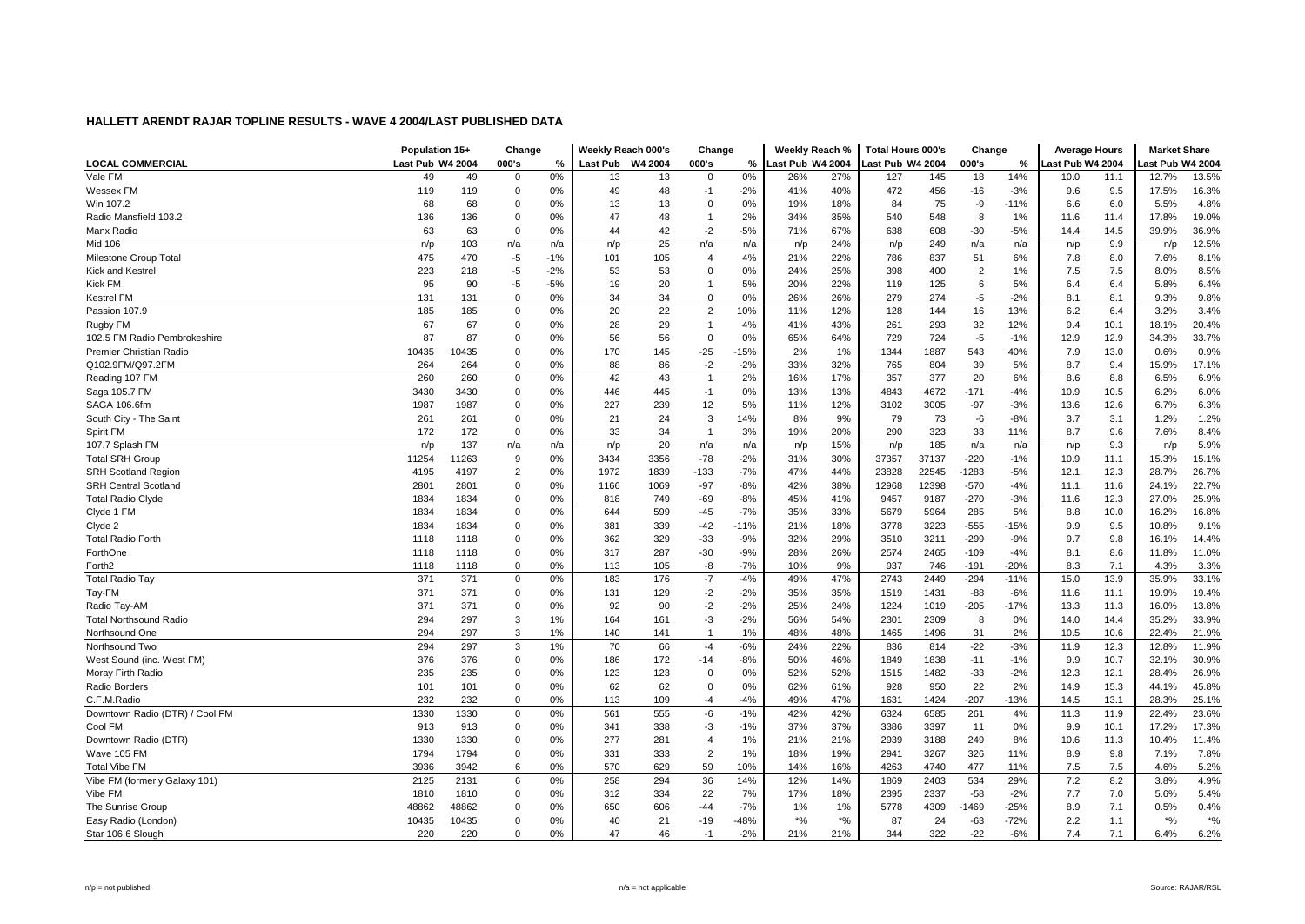|                                                    | Population 15+   |       | Change       |        | Weekly Reach 000's |                | Change         |        | Weekly Reach %   |        | <b>Total Hours 000's</b> |       | Change         |        | <b>Average Hours</b> |      | <b>Market Share</b> |        |
|----------------------------------------------------|------------------|-------|--------------|--------|--------------------|----------------|----------------|--------|------------------|--------|--------------------------|-------|----------------|--------|----------------------|------|---------------------|--------|
| <b>LOCAL COMMERCIAL</b>                            | Last Pub W4 2004 |       | 000's        | %      | <b>Last Pub</b>    | W4 2004        | 000's          | %      | Last Pub W4 2004 |        | Last Pub W4 2004         |       | 000's          | %      | ast Pub W4 2004      |      | ast Pub W4 2004     |        |
| Sunrise Radio (Greater London)                     | 10435            | 10435 | 0            | 0%     | 346                | 355            | -9             | 3%     | 3%               | 3%     | 2768                     | 2012  | $-756$         | $-27%$ | 8.0                  | 5.7  | 1.3%                | 0.9%   |
| Sunrise Radio National                             | 48862            | 48862 | $\mathbf 0$  | 0%     | 512                | 536            | 24             | 5%     | 1%               | 1%     | 3945                     | 3198  | $-747$         | $-19%$ | 7.7                  | 6.0  | 0.4%                | 0.3%   |
| The Time FM Group                                  | 1072             | 1072  | 0            | 0%     | 34                 | 29             | $-5$           | $-15%$ | 3%               | 3%     | 335                      | 308   | $-27$          | $-8%$  | 9.7                  | 10.6 | 1.6%                | 1.6%   |
| Time FM 106.8                                      | 484              | 484   | 0            | 0%     | 15                 | 14             | $-1$           | $-7%$  | 3%               | 3%     | 129                      | 147   | 18             | 14%    | 8.4                  | 10.3 | 1.6%                | 1.9%   |
| Time FM 107.3                                      | 302              | 302   | 0            | 0%     | $\overline{4}$     | 4              | $\mathbf 0$    | 0%     | 1%               | 1%     | 65                       | 64    | $-1$           | $-2%$  | 14.5                 | 14.7 | 1.2%                | 1.3%   |
| Time FM 107.5                                      | 374              | 374   | $\mathbf 0$  | 0%     | 15                 | 11             | $-4$           | $-27%$ | 4%               | 3%     | 142                      | 108   | $-34$          | $-24%$ | 9.6                  | 9.4  | 1.8%                | 1.4%   |
| Yarr Radio                                         | 48862            | 48862 | 0            | 0%     | 33                 | 16             | $-17$          | $-52%$ | $*9/6$           | $*9/6$ | 130                      | 52    | $-78$          | $-60%$ | 3.9                  | 3.2  | $*$ %               | $*9/0$ |
| <b>Tindle Radio Group</b>                          | 786              | 786   | 0            | 0%     | 230                | 225            | -5             | $-2%$  | 29%              | 29%    | 2478                     | 2398  | $-80$          | $-3%$  | 10.8                 | 10.7 | 12.9%               | 12.7%  |
| 103.4 The Beach                                    | 145              | 145   | $\mathbf 0$  | 0%     | 56                 | 56             | $\Omega$       | 0%     | 39%              | 39%    | 689                      | 660   | $-29$          | $-4%$  | 12.3                 | 11.8 | 19.2%               | 19.3%  |
| 106.3 Bridge FM                                    | 156              | 156   | $\mathbf 0$  | 0%     | 40                 | 38             | $-2$           | $-5%$  | 26%              | 24%    | 324                      | 294   | $-30$          | $-9%$  | 8.1                  | 7.7  | 9.5%                | 8.9%   |
| Dream 100 (Colchester)/Dream 107.7 FM (Chelmsford) | 361              | 361   | 0            | 0%     | 64                 | 61             | -3             | $-5%$  | 18%              | 17%    | 560                      | 542   | $-18$          | $-3%$  | 8.7                  | 8.9  | 6.0%                | 5.8%   |
| Dream 100                                          | 159              | 159   | 0            | 0%     | 43                 | 42             | $-1$           | $-2%$  | 27%              | 27%    | 425                      | 434   | 9              | 2%     | 9.9                  | 10.3 | 10.4%               | 10.4%  |
| Dream 107.7 FM                                     | 203              | 203   | 0            | 0%     | 22                 | 19             | -3             | $-14%$ | 11%              | 9%     | 135                      | 107   | $-28$          | $-21%$ | 6.3                  | 5.8  | 2.6%                | 2.1%   |
| Channel 103 FM                                     | 74               | 74    | 0            | 0%     | 44                 | 45             | $\overline{1}$ | 2%     | 60%              | 60%    | 562                      | 569   | $\overline{7}$ | 1%     | 12.7                 | 12.7 | 29.3%               | 30.5%  |
| Island FM 104.7                                    | 50               | 50    | $\Omega$     | 0%     | 25                 | 25             | $\mathbf 0$    | 0%     | 51%              | 50%    | 344                      | 332   | $-12$          | $-3%$  | 13.6                 | 13.4 | 34.3%               | 34.0%  |
| <b>Total UKRD</b>                                  | 2752             | 2863  | 111          | 4%     | 611                | 607            | $-4$           | $-1%$  | 22%              | 21%    | 6114                     | 6096  | $-18$          | 0%     | 10.0                 | 10.0 | 10.0%               | 9.6%   |
| Pirate FM                                          | 599              | 599   | 0            | 0%     | 194                | 182            | $-12$          | $-6%$  | 32%              | 30%    | 2518                     | 2493  | $-25$          | $-1%$  | 13.0                 | 13.7 | 16.7%               | 16.6%  |
| Pirate FM102 East                                  | 323              | 322   | $-1$         | 0%     | 82                 | 75             | $-7$           | $-9%$  | 25%              | 23%    | 1061                     | 991   | $-70$          | $-7%$  | 12.9                 | 13.2 | 12.7%               | 11.6%  |
| Pirate FM102 West                                  | 276              | 276   | $\mathbf 0$  | 0%     | 110                | 105            | $-5$           | $-5%$  | 40%              | 38%    | 1537                     | 1452  | $-85$          | $-6%$  | 13.9                 | 13.9 | 22.3%               | 21.6%  |
| <b>Total UKRD West</b>                             | 664              | 777   | 113          | 17%    | 73                 | 91             | 18             | 25%    | 11%              | 12%    | 729                      | 707   | $-22$          | $-3%$  | 10.0                 | 7.8  | 5.3%                | 4.5%   |
| Star 107 Stroud                                    | 90               | 90    | $\mathbf{0}$ | 0%     | $\overline{7}$     | $\overline{7}$ | $\mathbf 0$    | 0%     | 7%               | 8%     | 56                       | 57    | $\overline{1}$ | 2%     | 8.5                  | 7.6  | 3.3%                | 3.3%   |
| Star 107.2 Bristo                                  | 312              | 436   | 124          | 40%    | 29                 | 46             | 17             | 59%    | 9%               | 11%    | 203                      | 275   | 72             | 35%    | 7.1                  | 6.0  | 3.0%                | 3.0%   |
| Star 107.5 Cheltenham                              | 141              | 141   | 0            | 0%     | 19                 | 18             | -1             | $-5%$  | 14%              | 13%    | 178                      | 137   | $-41$          | $-23%$ | 9.2                  | 7.4  | 5.8%                | 4.8%   |
| Star 107.7 Weston Super Mare                       | 121              | 121   | 0            | 0%     | 22                 | 22             | $\overline{0}$ | 0%     | 18%              | 18%    | 309                      | 321   | 12             | 4%     | 13.9                 | 14.4 | 12.7%               | 12.6%  |
| The County Sound Radio Network                     | 551              | 551   | 0            | 0%     | 180                | 165            | $-15$          | $-8%$  | 33%              | 30%    | 1521                     | 1347  | $-174$         | $-11%$ | 8.5                  | 8.1  | 13.0%               | 11.4%  |
| 96.4 The Eagle/Delta FM                            | 551              | 551   | 0            | 0%     | 152                | 154            | $\overline{2}$ | 1%     | 28%              | 28%    | 1201                     | 1316  | 115            | 10%    | 7.9                  | 8.6  | 10.0%               | 11.0%  |
| 96.4 The Eagle                                     | 545              | 545   | $\mathbf 0$  | 0%     | 149                | 148            | $-1$           | $-1%$  | 27%              | 27%    | 1210                     | 1181  | $-29$          | $-2%$  | 8.1                  | 8.0  | 10.4%               | 10.1%  |
| Delta FM                                           | 82               | 82    | 0            | 0%     | 16                 | 17             | $\overline{1}$ | 6%     | 20%              | 21%    | 105                      | 119   | 14             | 13%    | 6.4                  | 7.0  | 6.2%                | 7.0%   |
| County Sound 1566                                  | 545              | 545   | 0            | 0%     | 27                 | 12             | $-15$          | $-56%$ | 5%               | 2%     | 162                      | 17    | $-145$         | -90%   | 6.1                  | 1.4  | 1.4%                | 0.1%   |
| <b>Total UKRD East</b>                             | 443              | 443   | $\mathbf 0$  | 0%     | 104                | 109            | 5              | 5%     | 23%              | 25%    | 1081                     | 1210  | 129            | 12%    | 10.4                 | 11.1 | 10.1%               | 10.8%  |
| Fen Radio 107.5                                    | 128              | 68    | $-60$        | $-47%$ | 13                 | 10             | -3             | $-23%$ | 10%              | 14%    | 91                       | 63    | $-28$          | $-31%$ | 6.8                  | 6.6  | 2.8%                | 3.9%   |
| <b>KL.FM 96.7</b>                                  | 135              | 135   | 0            | 0%     | 55                 | 57             | $\overline{2}$ | 4%     | 41%              | 42%    | 739                      | 772   | 33             | 4%     | 13.4                 | 13.5 | 21.1%               | 21.6%  |
| Star 107 (Cambridge/Ely)                           | 254              | 254   | 0            | 0%     | 39                 | 38             | $-1$           | $-3%$  | 15%              | 15%    | 224                      | 232   | 8              | 4%     | 5.7                  | 6.2  | 3.9%                | 4.3%   |
| 96.2 The Revolution                                | 494              | 494   | 0            | 0%     | 65                 | 61             | -4             | $-6%$  | 13%              | 12%    | 364                      | 427   | 63             | 17%    | 5.6                  | 7.0  | 3.7%                | 4.4%   |
| The Wireless Group (inc. talkSPORT)                | 48862            | 48862 | 0            | 0%     | 3444               | 3385           | $-59$          | $-2%$  | 7%               | 7%     | 32517                    | 30880 | -1637          | $-5%$  | 9.4                  | 9.1  | 3.0%                | 2.9%   |
| The Wireless Group (excl. talkSPORT)               | 5922             | 5752  | $-170$       | $-3%$  | 1353               | 1333           | $-20$          | $-1%$  | 23%              | 23%    | 13729                    | 13185 | $-544$         | $-4%$  | 10.1                 | 9.9  | 11.3%               | 11.2%  |
| Imagine FM                                         | 371              | 371   | $\mathbf 0$  | 0%     | 36                 | 39             | 3              | 8%     | 10%              | 10%    | 246                      | 233   | $-13$          | $-5%$  | 6.7                  | 6.0  | 3.1%                | 3.1%   |
| Peak 107 FM                                        | 390              | 390   | 0            | 0%     | 118                | 127            | 9              | 8%     | 30%              | 33%    | 1341                     | 1372  | 31             | 2%     | 11.3                 | 10.8 | 14.5%               | 14.6%  |
| The Pulse/Pulse Classic Gold                       | 753              | 753   | $\mathbf 0$  | 0%     | 187                | 156            | $-31$          | $-17%$ | 25%              | 21%    | 1478                     | 1048  | $-430$         | $-29%$ | 7.9                  | 6.7  | 10.0%               | 7.6%   |
| The Pulse                                          | 753              | 753   | 0            | 0%     | 165                | 131            | $-34$          | $-21%$ | 22%              | 17%    | 1206                     | 773   | $-433$         | -36%   | 7.3                  | 5.9  | 8.1%                | 5.6%   |
| <b>Pulse Classic Gold</b>                          | 753              | 753   | 0            | 0%     | 63                 | 49             | $-14$          | $-22%$ | 8%               | 7%     | 272                      | 275   | 3              | 1%     | 4.3                  | 5.6  | 1.8%                | 2.0%   |
| Q96                                                | 858              | 688   | $-170$       | $-20%$ | 69                 | 55             | $-14$          | $-20%$ | 8%               | 8%     | 442                      | 409   | $-33$          | $-7%$  | 6.5                  | 7.4  | 3.0%                | 3.2%   |
| Signal One & Signal Two                            | 763              | 763   | 0            | 0%     | 252                | 260            | 8              | 3%     | 33%              | 34%    | 3697                     | 3241  | $-456$         | $-12%$ | 14.7                 | 12.5 | 22.8%               | 19.3%  |
| Signal One                                         | 763              | 763   | $\mathbf 0$  | 0%     | 240                | 245            | 5              | 2%     | 31%              | 32%    | 3331                     | 2869  | $-462$         | $-14%$ | 13.9                 | 11.7 | 20.6%               | 17.1%  |
| Signal Two                                         | 763              | 763   | 0            | 0%     | 65                 | 66             | $\overline{1}$ | 2%     | 9%               | 9%     | 367                      | 372   | 5              | 1%     | 5.6                  | 5.7  | 2.3%                | 2.2%   |
| 107.4 Tower FM                                     | 407              | 407   | 0            | 0%     | 88                 | 102            | 14             | 16%    | 22%              | 25%    | 764                      | 756   | -8             | $-1%$  | 8.7                  | 7.4  | 8.6%                | 8.6%   |
| The Wireless Group - South Wales                   | 914              | 914   | 0            | 0%     | 290                | 267            | $-23$          | $-8%$  | 32%              | 29%    | 3198                     | 2833  | $-365$         | $-11%$ | 11.0                 | 10.6 | 15.7%               | 14.3%  |
| Total Swansea Sound/96.4 FM The Wave               | 501              | 501   | 0            | $0\%$  | 207                | 200            | $-7$           | $-3%$  | 41%              | 40%    | 2139                     | 1954  | $-185$         | $-9%$  | 10.3                 | 9.8  | 20.6%               | 19.3%  |
| 96.4 FM The Wave                                   | 501              | 501   | 0            | 0%     | 152                | 140            | $-12$          | $-8%$  | 30%              | 28%    | 1420                     | 1211  | $-209$         | $-15%$ | 9.4                  | 8.6  | 13.7%               | 12.0%  |
| Swansea Sound - 1170 MW                            | 501              | 501   | $\Omega$     | 0%     | 78                 | 80             | $\overline{2}$ | 3%     | 16%              | 16%    | 719                      | 743   | 24             | 3%     | 9.2                  | 9.3  | 6.9%                | 7.4%   |
|                                                    |                  |       |              |        |                    |                |                |        |                  |        |                          |       |                |        |                      |      |                     |        |